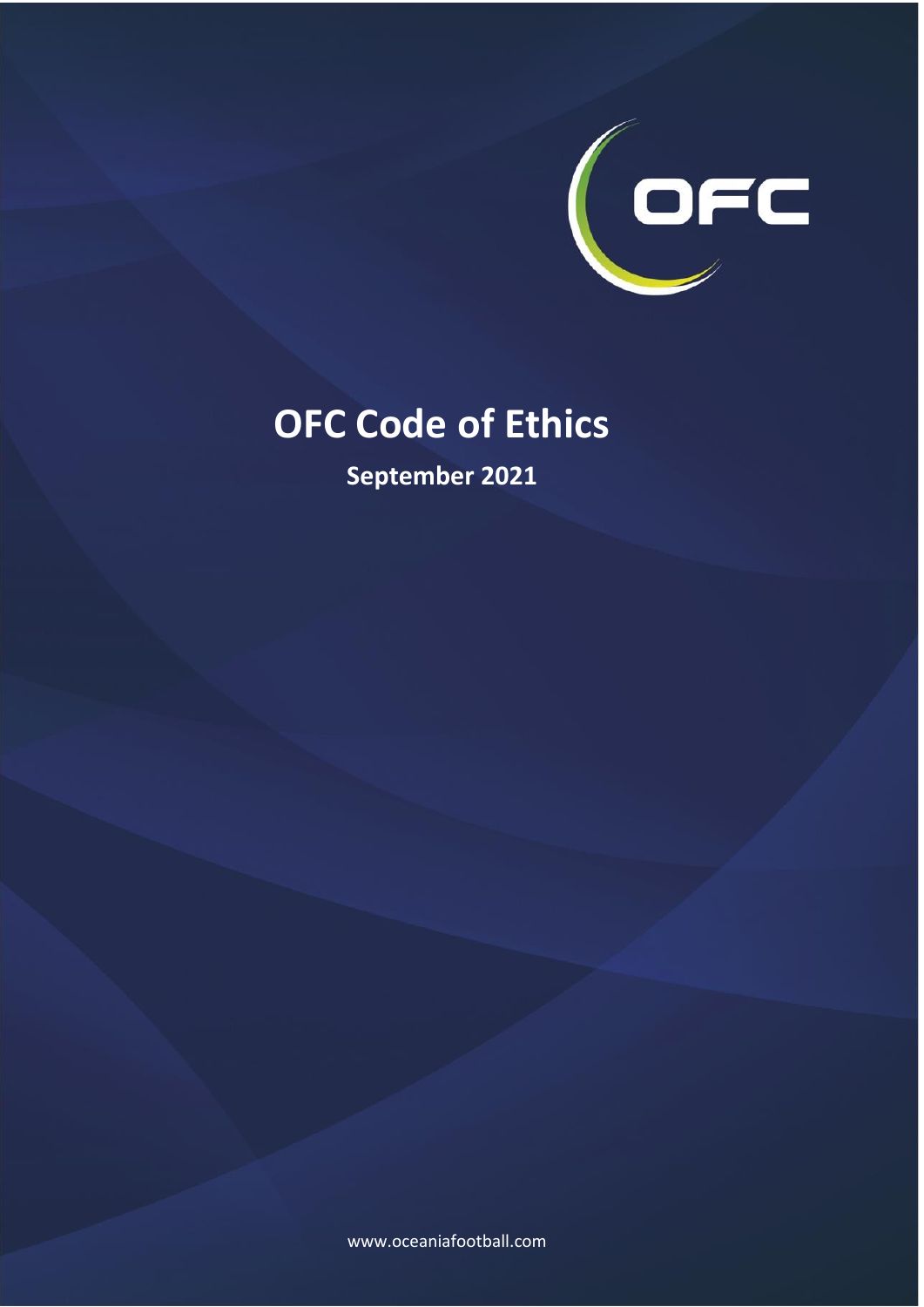

**OFC Code of Ethics**

**September 2021**



**www.oceaniafootball.com**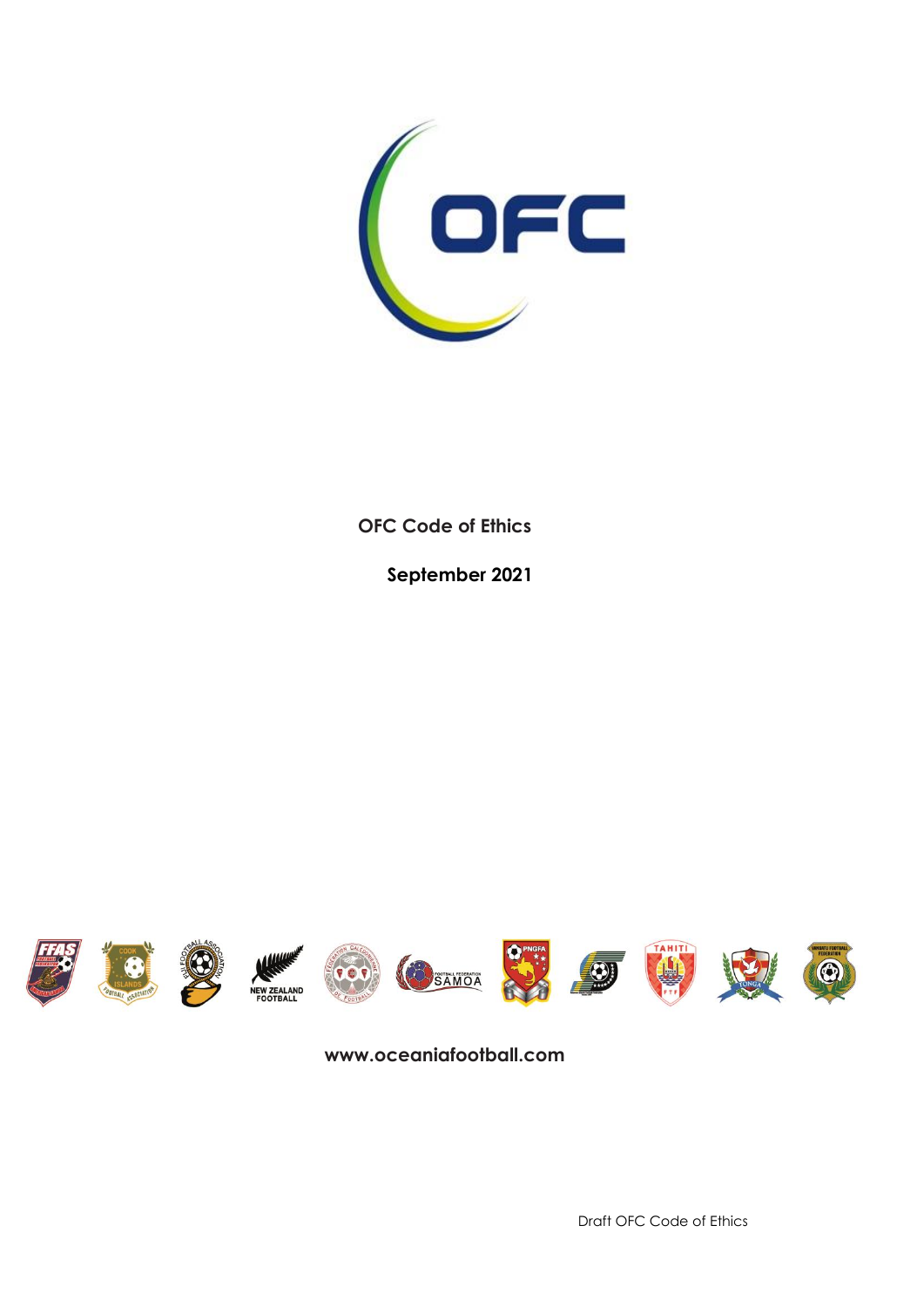<span id="page-2-0"></span>

| <b>Table of Contents</b><br><b>Table of Contents</b>                 |                 |
|----------------------------------------------------------------------|-----------------|
| <b>PREAMBLE</b>                                                      |                 |
| <b>DEFINITIONS</b>                                                   | 1               |
|                                                                      |                 |
| <b>I. SCOPE OF APPLICATION</b>                                       | 3               |
| Article 1 Scope of applicability                                     | 3               |
| Article 2 Persons covered                                            | 3               |
| Article 3 Applicability in time                                      | 3               |
| Article 4 Scope of the Code, omissions, doctrine and jurisprudence   | 3               |
| <b>II. SUBSTANTIVE LAW</b>                                           | 4               |
| <b>SECTION 1: BASIS FOR SANCTIONS</b>                                | 4               |
| Article 5 Basis for sanctions                                        | 4               |
| <b>SECTION 2: DISCIPLINARY MEASURES</b>                              | 4               |
| <b>Article 6 General</b>                                             | 4               |
| Article 7 Suspension of enforcement of sanctions                     | 4               |
| SECTION 3: DETERMINING THE SANCTION                                  | 5               |
| Article 8 General rules                                              | 5<br>5          |
| <b>Article 9 Repeated breaches</b><br>Article 10 Concurrent breaches | 5               |
| SECTION 4: LIMITATION PERIOD                                         | 5               |
| Article 11 Limitation period for prosecution                         | 5               |
| SECTION 5: RULES OF CONDUCT                                          | 6               |
| <b>SUBSECTION 1: DUTIES</b>                                          | 6               |
| Article 12 General rules of conduct                                  | 6               |
| Article 13 Abuse of position                                         | 6               |
| Article 14 Duty of neutrality                                        | 6               |
| Article 15 Duty of Loyalty                                           | 7               |
| Article 16 Duty of Confidentiality                                   | 7               |
| Article 17 Forgery and falsification                                 | 7               |
| Article 18 Duty to report                                            | 7               |
| Article 19 Duty to cooperate<br>Article 20 Conflicts of interest     | 7<br>8          |
| Article 21 Offering and accepting gifts and other benefits           | 9               |
| Article 22 Bribery and corruption                                    | 10              |
| Article 23 Misappropriation or misuse of assets or funds             | 10              |
| Article 24 Commission                                                | 10              |
| <b>SUBSECTION 3: PROTECTION OF PERSONAL RIGHTS</b>                   | 11              |
| Article 25 Non-discrimination and defamation                         | 11              |
| Article 26 Protection of physical and mental integrity               | 11              |
| <b>SUBSECTION 4: INTEGRITY OF COMPETITIONS</b>                       | 11              |
| Article 27 Integrity of matches and competitions                     | 11              |
| III. ORGANISATION AND PROCEDURE                                      | 12              |
| <b>CHAPTER I: ORGANISATION</b>                                       | $12 \,$         |
| SECTION 1: DISCIPLINARY AND ETHICS COMMITTEE                         | 12 <sup>2</sup> |

*[Article 28 Division of the Disciplinary and Ethics Committee, division of proceedings12](#page-16-3)*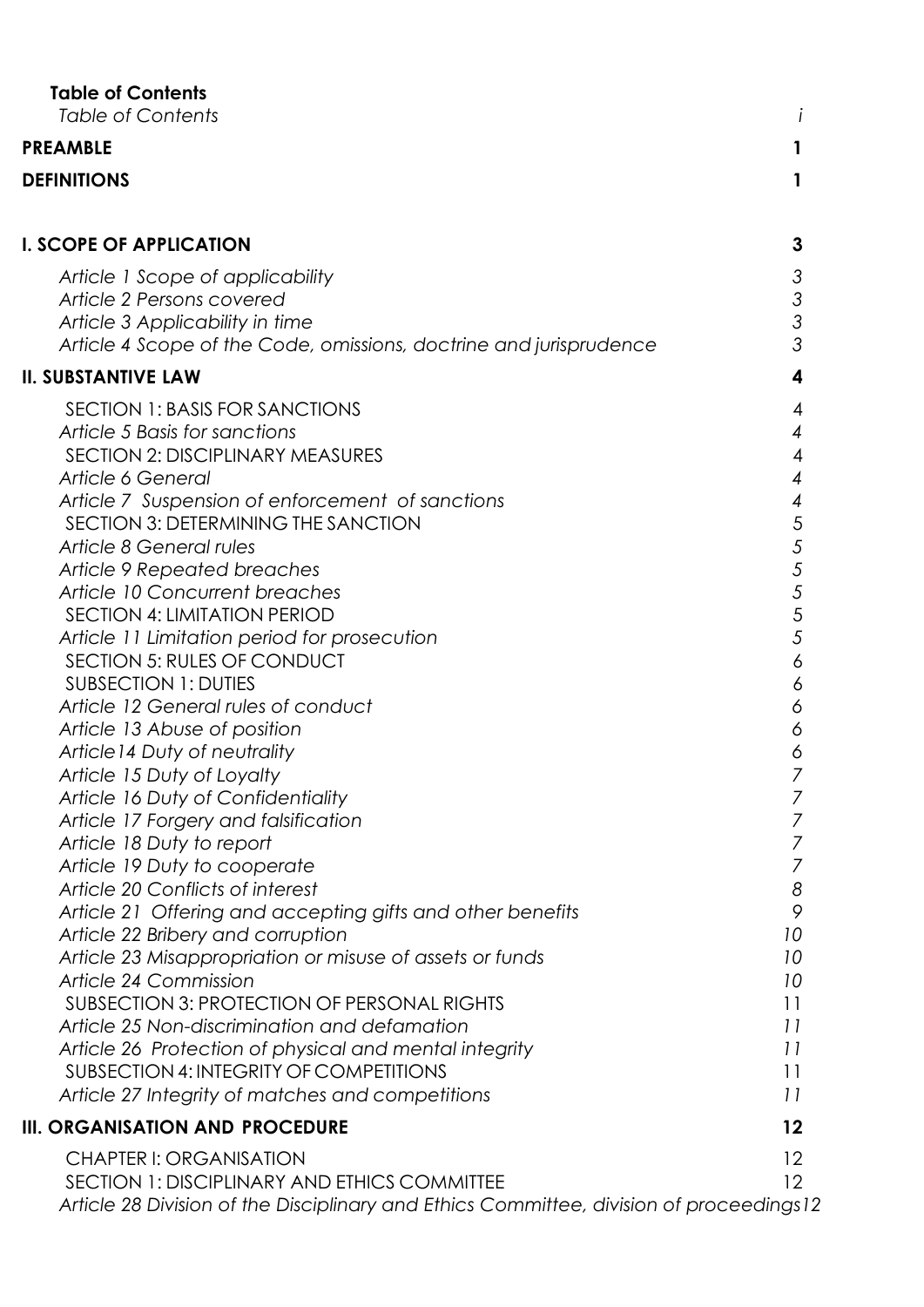| SECTION 2: JURISDICTION, DUTIES AND COMPETENCIES OF THE DISCIPLINARY AND                                                           |          |
|------------------------------------------------------------------------------------------------------------------------------------|----------|
| <b>ETHICS COMMITTEE</b>                                                                                                            | 12       |
| Article 29 Jurisdiction of the Disciplinary and Ethics Committee<br>SECTION 3: COMMON RULES FOR THE INVESTIGATORY AND ADJUDICATORY | 12       |
| <b>CHAMBERS</b>                                                                                                                    | 13       |
| Article 30 Composition of the Investigatory and Adjudicatory Chambers                                                              | 13       |
| Article 32 Deputising                                                                                                              | 13       |
| Article 33 Secretariats                                                                                                            | 13       |
| Article 34 Independence                                                                                                            | 14       |
| Article 35 Withdrawal                                                                                                              | 14       |
| Article 36 Confidentiality                                                                                                         | 15       |
| Article 37 Exemption from liability                                                                                                | 15       |
| <b>CHAPTER II: PROCEDURE</b>                                                                                                       | 15       |
| <b>SECTION 1: PROCEDURAL RULES</b>                                                                                                 |          |
| <b>SUBSECTION 1: GENERAL RULES</b>                                                                                                 | 15<br>15 |
| Article 38 Parties                                                                                                                 | 15       |
| Article 39 Right to present evidence                                                                                               | 15       |
| Article 40 Representation and assistance                                                                                           | 15       |
| Article 41 Failure to cooperate.                                                                                                   | 16       |
| Article 42 Languages used in proceedings                                                                                           | 16       |
| Article 43 Notification of decisions and other documents                                                                           | 16       |
| Article 44 Effect of decisions                                                                                                     | 17       |
| <b>SUBSECTION 2: PROOF</b>                                                                                                         | 17       |
| Article 45 Various types of proof                                                                                                  | 17       |
| Article 46 Anonymous witnesses                                                                                                     | 17       |
| Article 47 Inadmissible evidence                                                                                                   | 18       |
| Article 48 Evaluation of Proof                                                                                                     | 18       |
| <b>SUBSECTION 3: TIME LIMITS</b>                                                                                                   | 18       |
| Article 51 Beginning and end of time limit                                                                                         | 18       |
| Article 52 Compliance                                                                                                              | 19       |
| Article 53 Extension                                                                                                               | 19       |
| SUBSECTION 4: SUSPENSION OR CONTINUATION OF PROCEEDINGS                                                                            | 19       |
| Article 54 Suspension or continuation of proceedings                                                                               | 19       |
| <b>SUBSECTION 5: PROCEDURAL COSTS</b>                                                                                              | 19       |
| Article 55 Procedural costs                                                                                                        | 19       |
| Article 56 Procedural costs in case of closure of proceedings or acquittal                                                         | 19       |
| Article 57 Procedural costs if sanctions are imposed                                                                               | 20       |
| Article 58 Procedural compensation                                                                                                 | 20       |
| <b>SECTION 2: INVESTIGATION PROCEEDINGS</b>                                                                                        | 20       |
| <b>SUBSECTION 1: PRELIMINARY PROCEEDINGS</b>                                                                                       | 20       |
| Article 59 Right to submit complaints                                                                                              | 20<br>20 |
| Article 60 Preliminary investigations<br>Article 61 Opening of investigation proceedings                                           | 21       |
| SUBSECTION 2: INITIATION AND CONDUCT OF INVESTIGATION PROCEEDINGS                                                                  | 21       |
| Article 62 Initiation of investigation                                                                                             | 21       |
| Article 63 Duties and competence of the Investigatory Chamber                                                                      | 21       |
| Article 64 Conduct of proceedings                                                                                                  | 22       |
| Article 65 Competences of the Chief of the Investigation                                                                           | 22       |
| SUBSECTION 3: CONCLUSION OF INVESTIGATION PROCEEDINGS                                                                              | 22       |
|                                                                                                                                    |          |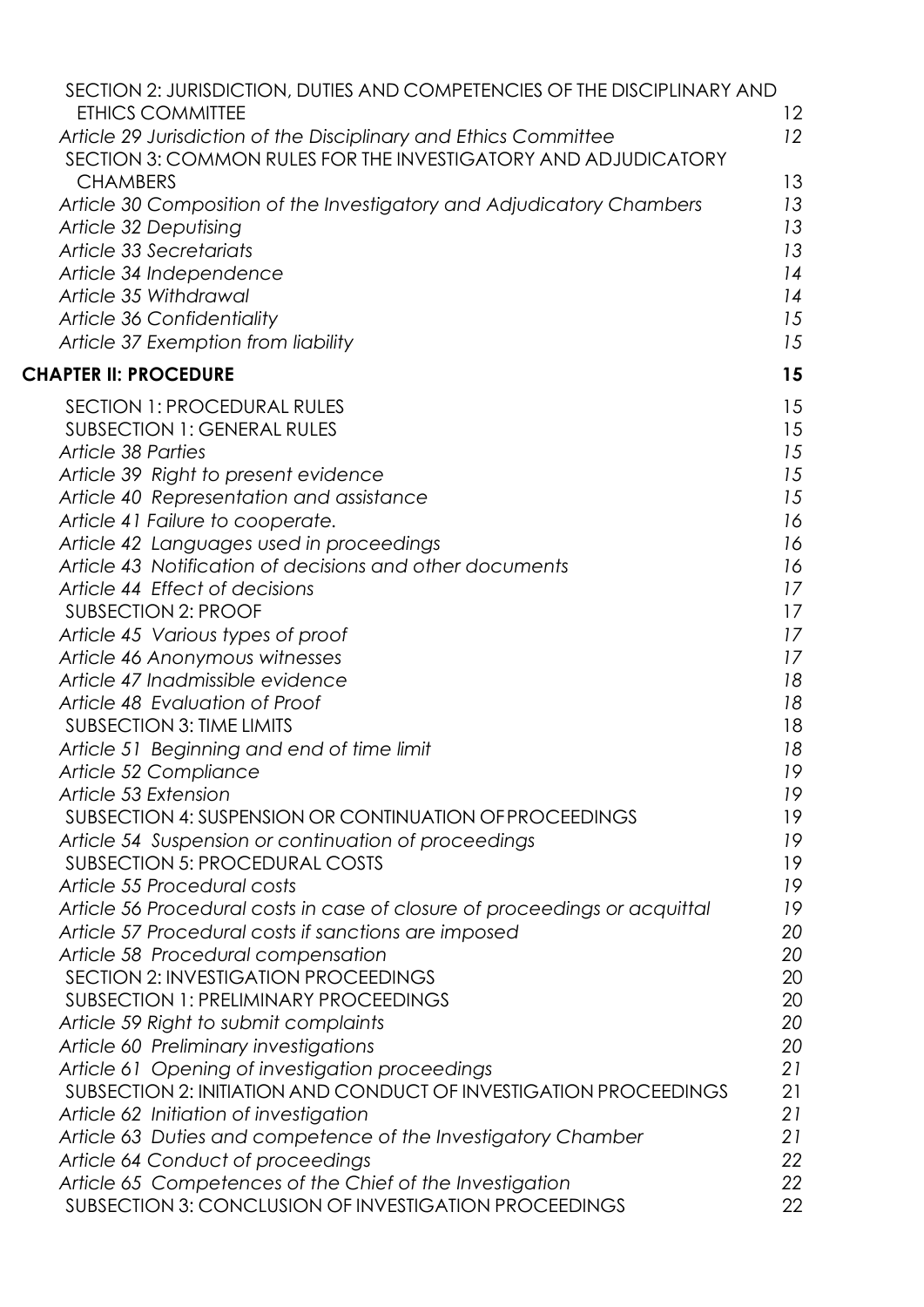| Article 66 Conclusion of investigation proceedings                                    | 22 |
|---------------------------------------------------------------------------------------|----|
| Article 67 Final report                                                               | 22 |
| Article 68 Plea bargain (application of a sanction by mutual consent)                 | 23 |
| SECTION 3: ADJUDICATORY PROCEEDINGS                                                   | 23 |
| SUBSECTION 1: INITIATION AND CONDUCT OF PROCEEDINGS                                   | 23 |
| Article 69 Duties and competence of the Adjudicatory Chamber                          | 23 |
| Article 70 Jurisdiction of the chairperson of the Adjudicatory Chamber ruling alone24 |    |
| Article 71 Adjudicatory proceedings                                                   | 24 |
| Article 72 Right to be heard                                                          | 24 |
| Article 73 Rejection of motions for the admission of evidence                         | 25 |
| Article 74 Further evidence                                                           | 25 |
| SUBSECTION 2: COMPOSITION, ORAL STATEMENTS                                            | 25 |
| Article 75 Composition of the chamber                                                 | 25 |
| Article 76 Oral statements, procedure                                                 | 25 |
| <b>SUBSECTION 3: DELIBERATIONS AND DECISIONS</b>                                      | 26 |
| <b>Article 77 Deliberations</b>                                                       | 26 |
| Article 78 Taking the decision                                                        | 26 |
| Article 79 Grounds for decision                                                       | 27 |
| Article 80 Decision with grounds                                                      | 27 |
| Article 81 Enforcement of decisions                                                   | 27 |
| SECTION 4: APPEAL AND REVIEW                                                          | 27 |
| Article 82 Appeal                                                                     | 27 |
| Article 83 Court of Arbitration for Sport                                             | 28 |
| Article 84 Review                                                                     | 28 |
| SECTION 5: PROVISIONAL MEASURES                                                       | 28 |
| Article 85 Conditions and jurisdiction                                                | 28 |
| <b>Article 87 Duration</b>                                                            | 29 |
| Article 88 Appeal against provisional measures                                        | 29 |
| <b>IV. FINAL PROVISIONS</b>                                                           | 29 |
| Article 89 Official languages                                                         | 29 |
| Article 90 Adoption and enforcement                                                   | 29 |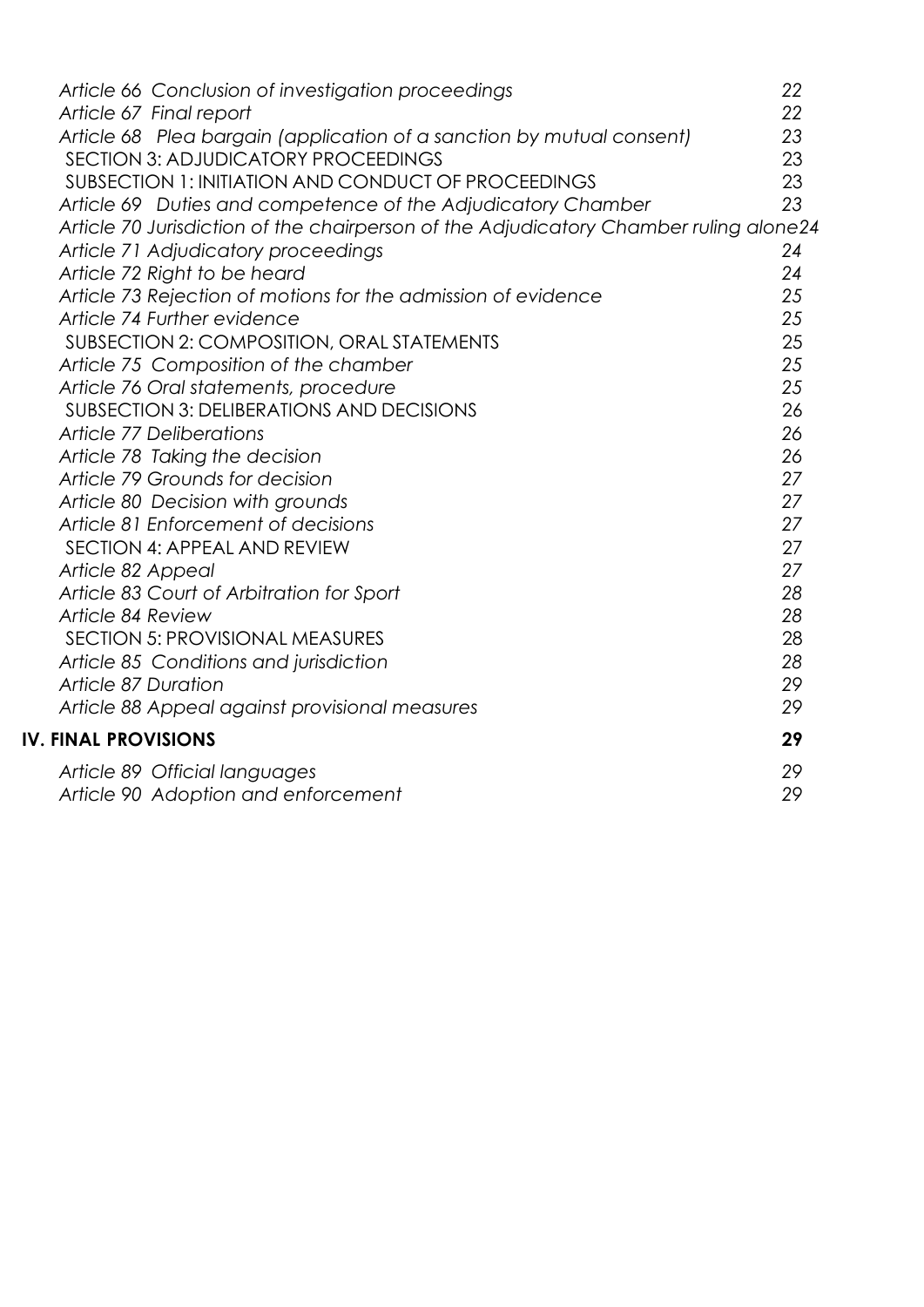#### **PREAMBLE**

<span id="page-5-0"></span>OFC bears a statutory responsibility to safeguard the integrity and reputation of Football in the Oceania Region. OFC is constantly striving to protect the image of Football, and especially that of OFC, from jeopardy or harm because of illegal, immoral or unethical methods and practices.

The conduct of persons bound by this Code shall reflect the fact that they support at all times the principles and objectives of OFC, Member Associations, Leagues and Clubs in every way and refrain from anything that could be harmful to these aims and objectives. They shall respect the significance of their allegiance to OFC, Member Associations, Leagues and Clubs, and represent them and behave towards them honestly, constructively, respectfully and with integrity. They shall further respect the core value of fair play in every aspect of their functions.

#### <span id="page-5-1"></span>**DEFINITIONS**

Terms defined in the OFC Statutes have the same meaning in this Code unless they have been otherwise defined in this Code.

In interpreting this Code, capitalised terms shall have the following meanings:

**Adjudicatory Chamber** means the Chamber composed of members appointed by the Chairperson of the Disciplinary and Ethics Committee for any proceedings.

**Bound Persons** means any person bound by this Code as set out in Article 2.

**Code** means the OFC Code of Ethics.

**Chief of the Investigation** means the person designated under Article 64 for any relevant proceedings.

**Expert** means a person who has specialised knowledge or skill-based on training, study, or experience.

**Expert evidence** means the evidence of an expert based on the specialised knowledge or skill of that expert and includes evidence given in the form of an opinion.

**Intermediary** means a natural or legal person who, for a fee or free of charge, represents Players and/or Clubs in negotiations:

- a. intending to conclude an employment contract; or
- b. represents Clubs in negotiations intending to conclude a transfer agreement.

**Investigatory Chamber** means the Chamber composed of members appointed by the Chairperson of the Disciplinary and Ethics Committee for any proceedings.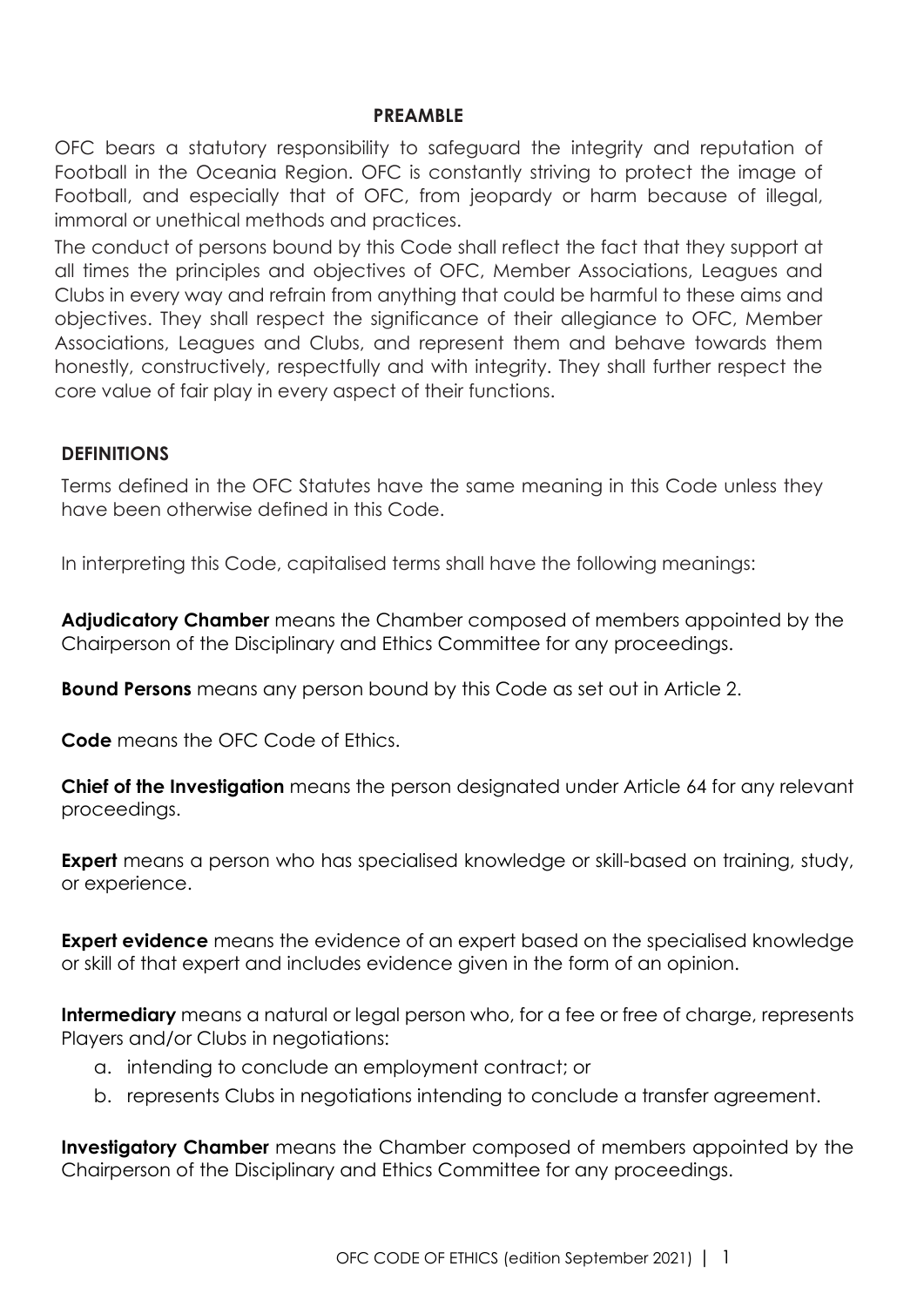**Match Agent** means a natural or legal person licenced by FIFA or OFC to arrange matches, under the relevant FIFA regulations.

**OFC Events** means any event, including but not limited to, the OFC Congress, OFC Executive Committee meetings, Judicial Body hearings and Committee meetings, OFC Competitions, workshops, courses, and festivals as well as any other event which is organised by OFC or under OFC's authority.

**Officials** means all office bearers and members of various Committees, managers, coaches, trainers, match officials, medical officials, staff and any other person responsible for technical, medical and administrative matters in the OFC, Football Associations, Leagues or Clubs as well as other persons obliged to comply with the OFC Statutes (except Players and Intermediaries).

**Related Party** means any party related to Bound Persons shall be considered a related party if they fulfil one or more of the following criteria:

- a. A representative and employee;
- b. A spouse or domestic partner;
- c. A person sharing the same household, regardless of the personal relationship;
- d. Another family member with whom they have a close relationship within the third degree;
- e. A legal entity, partnership, trust or other fiduciary institution, if the Bound Person or the person receiving an undue advantage alternatively**:**
	- i. holds a management position within that entity, partnership, trust or fiduciary entity; or
	- ii. directly or indirectly controls the entity, partnership, trust or fiduciary entity; or
	- iii. is a beneficiary of the entity, partnership, trust or fiduciary entity; or
	- iv. performs services on behalf of such entity, partnership, trust or fiduciary entity, regardless of the existence of a formal contract.

#### **INTERPRETATION**

Terms referring to natural persons apply to all genders.

Any term in the singular applies to the plural and vice-versa.

References to the "**Disciplinary and Ethics Committee**" or "**chamber**" in this Code shall mean the Investigatory Chamber or Adjudicatory Chamber, as the context requires.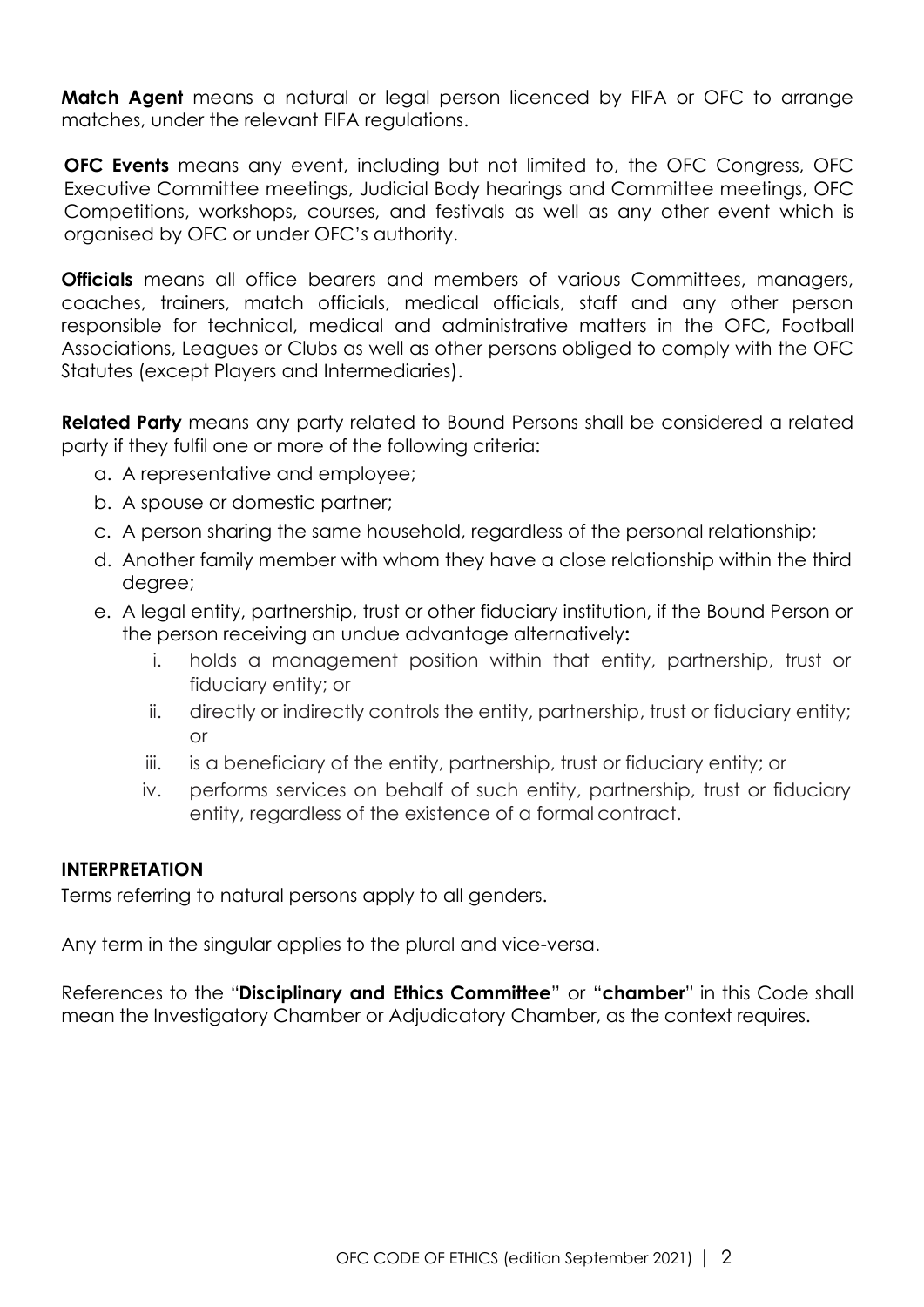# **I. SCOPE OF APPLICATION**

#### <span id="page-7-1"></span><span id="page-7-0"></span>**Article 1 Scope of applicability**

This Code shall apply to any conduct, other than those specifically provided by other regulations and connected to the field of play, that damages the integrity and reputation of Football and in particular to illegal, immoral, and unethical behaviour by Bound Persons that has little or no connection with action on the field of play. The behaviour must be related to Football in the broadest sense.

# <span id="page-7-2"></span>**Article 2 Persons covered**

- 1. This Code shall apply to all Officials, Players, Match Agents, and Intermediaries under the conditions of Article 1 of this Code.
- 2. The Disciplinary and Ethics Committee is entitled to investigate and judge the conduct of Bound Persons bound by this or another applicable Code at the time the relevant conduct occurred, regardless of whether the person remains bound by this Code at the time proceedings commence or any time thereafter.

# <span id="page-7-3"></span>**Article 3 Applicability in time**

This Code applies to conduct whenever it occurred including before enactment of this Code. A Bound Person may be sanctioned for breach of this Code only if the relevant conduct contravened the OFC Code of Ethics applicable when it occurred. The Adjudicatory Chamber shall not exceed the maximum sanction available under the then-applicable OFC Code of Ethics.

#### <span id="page-7-4"></span>**Article 4 Scope of the Code, omissions, doctrine and jurisprudence**

- 1. If there are any omissions in this Code regarding procedural rules, the Disciplinary and Ethics Committee must dispose of the case as nearly as may be practicable under the provisions of these Code affecting any similar case. If there are no such procedural rules, it must be disposed of in the manner that the Disciplinary and Ethics Committee thinks is best calculated to promote the objectives of this Code.
- 2. During all proceedings, the Disciplinary and Ethics Committee may apply the precedents and principles already established by sports doctrine and jurisprudence.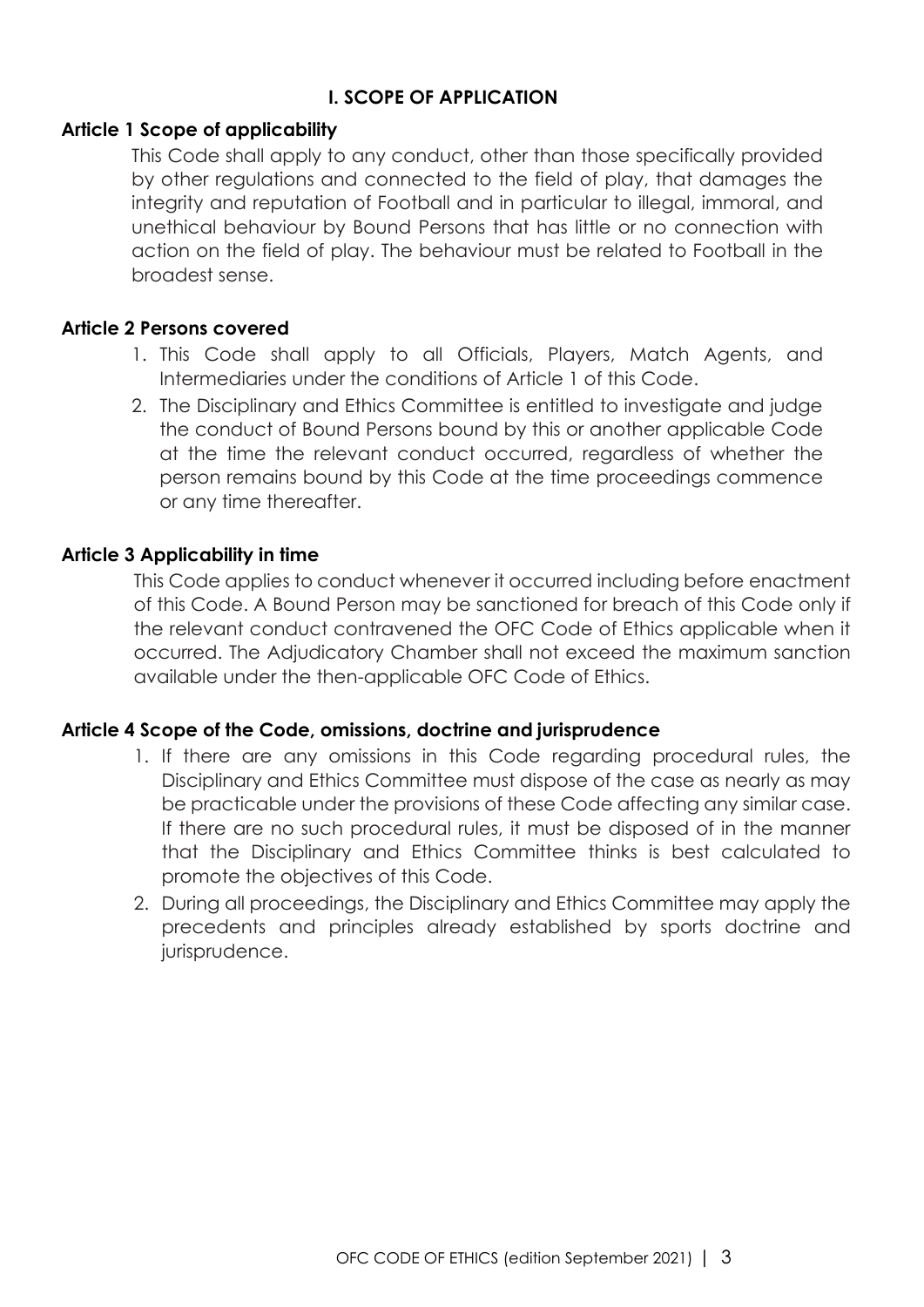# **II. SUBSTANTIVE LAW**

# <span id="page-8-1"></span><span id="page-8-0"></span>**SECTION 1: BASIS FOR SANCTIONS**

# <span id="page-8-2"></span>**Article 5 Basis for sanctions**

- 1. The Disciplinary and Ethics Committee may impose the sanctions described in this Code, the OFC Disciplinary Code, and the OFC Statutes.
- 2. Unless otherwise specified, breaches of this Code shall be subject to the sanctions provided in this Code:
	- a. regardless of whether acts of commission or omission have been committed deliberately or negligently;
	- b. whether or not the breach constitutes an act or attempted act; and
	- c. whether the person or parties acted as a participant, accomplice or instigator.

# <span id="page-8-3"></span>**SECTION 2: DISCIPLINARY MEASURES**

#### <span id="page-8-4"></span>**Article 6 General**

- 1. Breaches of this Code or any other OFC rules and Regulations by Bound Persons are punishable by one or more of the following sanctions:
	- a. warning;
	- b. reprimand;
	- c. expulsion:
	- d. fine;
	- e. return of a title or awards;
	- f. social work;
	- g. match suspension;
	- h. ban from dressing rooms and/or substitutes' bench;
	- i. ban on entering a stadium;
	- j. ban on taking part in any football-related activity.
- 2. The specifications concerning each sanction in the OFC Disciplinary Code shall also apply.
- 3. The Disciplinary and Ethics Committee may recommend to the OFC Secretariat the notification of a case be made to the appropriate law enforcement authorities.

# <span id="page-8-5"></span>**Article 7 Suspension of enforcement of sanctions**

- 1. Upon request from a party, the Adjudicatory Chamber has the discretion to decide to suspend the sanction provided for by Article 6(1)(j) of the Code, for no more than one-third of the total duration of the sanction issued. The probationary period shall consist of anything from one (1) to five (5) years.
- 2. If the person benefiting from a suspended sanction is found guilty of another breach during the probationary period, the suspension shall automatically be revoked and the original sanction fully applied and added to the sanction imposed for the new breach.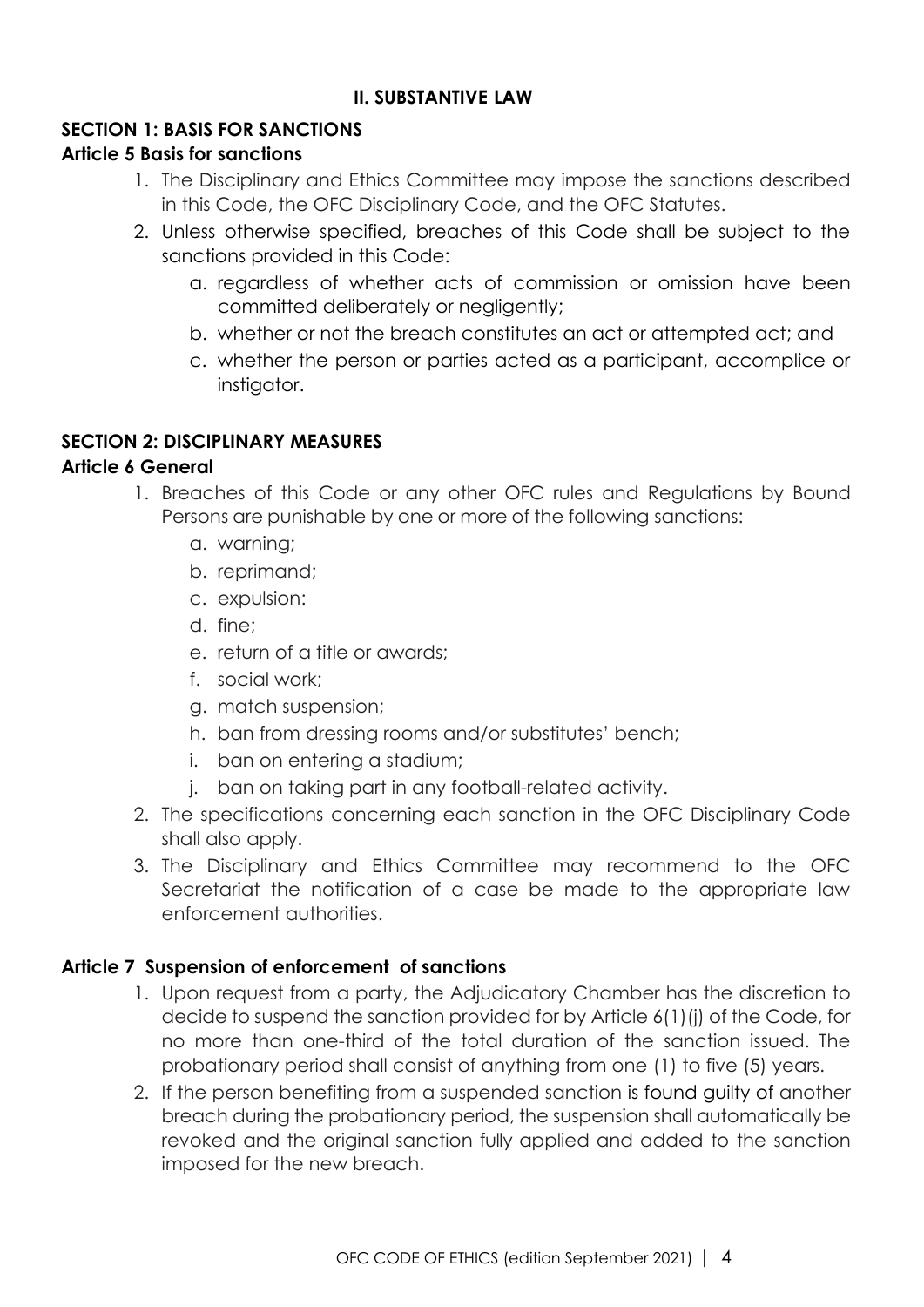# <span id="page-9-0"></span>**SECTION 3: DETERMINING THE SANCTION**

#### <span id="page-9-1"></span>**Article 8 General rules**

- 1. When imposing a sanction, the Adjudicatory Chamber shall consider all relevant factors in the case, including (without limitation):
	- a. the nature of the breach;
	- b. the substantial interest in deterring similar misconduct;
	- c. the offender's assistance to and cooperation with the Disciplinary and Ethics Committee;
	- d. the motive and the circumstances;
	- e. the degree of the offender's culpability;
	- f. the extent to which the offender accepts responsibility, and whether the Bound Person mitigated his or her guilt by returning the advantage received, where applicable.
- 2. In case of mitigating circumstances, and if deemed appropriate considering all circumstances of the case, the Adjudicatory Chamber may go below the minimum sanction and/or decide to hand down alternative sanctions as provided under Article 6 (1).
- 3. Unless this Code states otherwise, the Adjudicatory Chamber shall decide the scope and duration of any sanction.
- 4. Sanctions may be limited to a geographical area or to one or more specific categories of match or competition.

#### <span id="page-9-2"></span>**Article 9 Repeated breaches**

Repeated breaches must be considered aggravating circumstances, allowing the Adjudicatory Chamber to sanction accordingly.

# <span id="page-9-3"></span>**Article 10 Concurrent breaches**

Where more than one breach has been committed, the sanction, other than monetary sanctions, must be based on the most serious breach and increased as appropriate depending on the specific circumstances.

# <span id="page-9-4"></span>**SECTION 4: LIMITATION PERIOD**

#### <span id="page-9-5"></span>**Article 11 Limitation period for prosecution**

- 1. Subject to Article 11 (2), breaches of this Code may no longer be prosecuted after a lapse of ten (10) years.
- 2. Offences relating to bribery and corruption (Article 22), misappropriation and misuse of assets and funds (Article 23), integrity of matches and competitions (Article 27), and protection of physical and mental integrity (Article 26), are not subject to a limitation period.
- 3. The limitation period, when applicable, shall be extended by half its length if a formal investigation is opened before its expiration.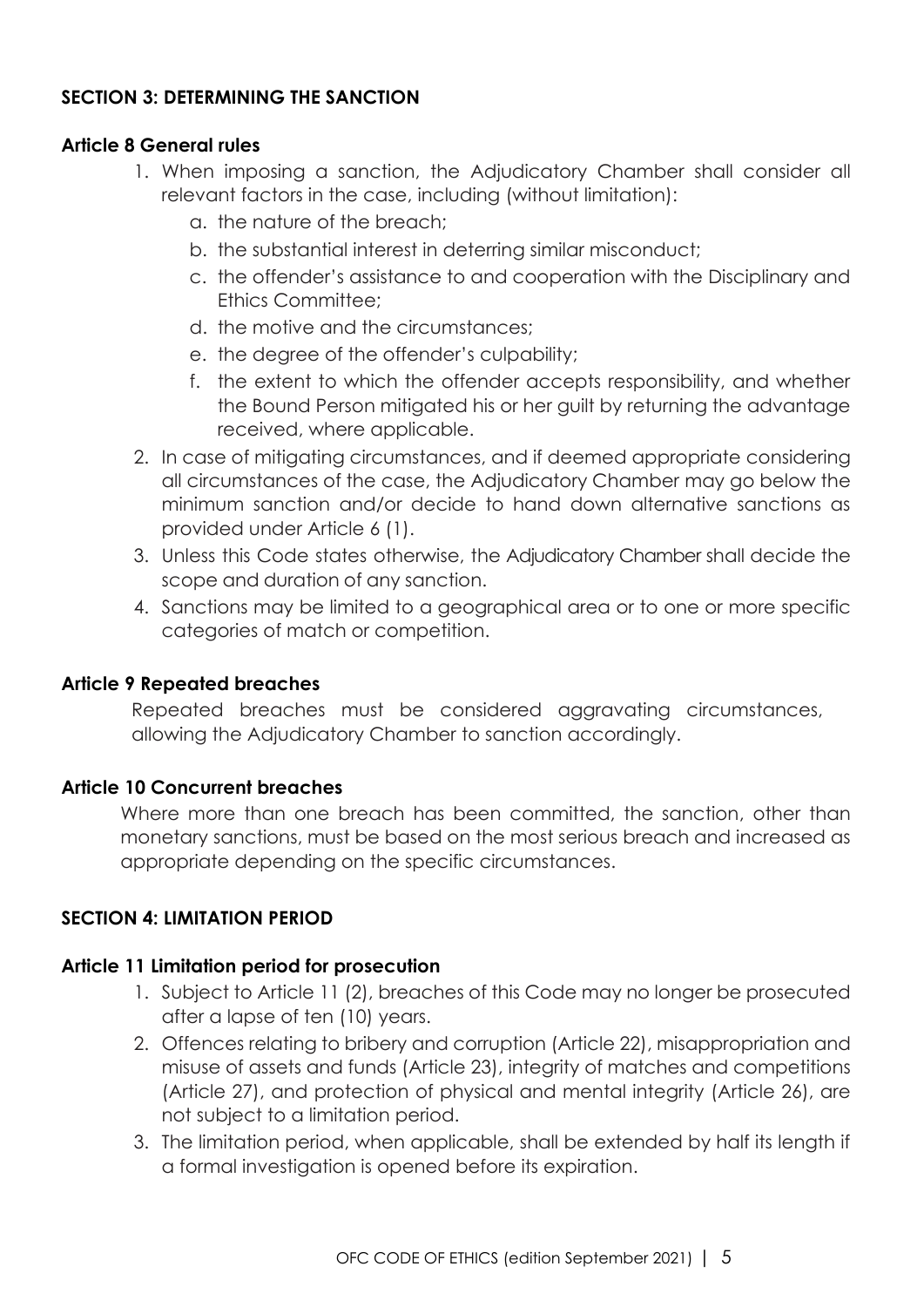- 4. The limitation period, when applicable, shall be suspended where criminal proceedings are formally opened against a Bound Person during such proceedings.
- 5. In the case of repeated breaches, the limitation period as described in this Article shall start only after the last of the repeated breaches has ended.

# <span id="page-10-1"></span><span id="page-10-0"></span>**SECTION 5: RULES OF CONDUCT SUBSECTION 1: DUTIES**

# <span id="page-10-2"></span>**Article 12 General rules of conduct**

- 1. Bound Persons are expected to be aware of the importance of their obligations and responsibilities. In particular, Bound Persons must fulfil and exercise their duties and responsibilities diligently, especially concerning financial matters.
- 2. Bound Persons are obliged to respect all applicable national laws and OFC's regulatory framework to the extent applicable to them.
- 3. Bound Persons must behave in a dignified and ethical manner and act with complete credibility and integrity. They must appreciate the impact their conduct may have on OFC's reputation and must show commitment to an ethical attitude at all times.
- 4. Bound Persons must refrain from any activity or behaviour or any attempted activity or behaviour that might give rise to the appearance or suspicion of improper conduct as described in the sections that follow.
- 5. Violation of this Article shall be sanctioned with a fine of at least NZ\$2000 as well as a ban on taking part in any football-related activity for a minimum of three (3) months.

# <span id="page-10-3"></span>**Article 13 Abuse of position**

- 1. Bound Persons may not abuse their position in any way, especially to take advantage of their position for private aims or gains.
- *2.* Violation of this Article shall be sanctioned with an appropriate fine of at least NZ\$5000 and a ban on taking part in any football-related activity for a minimum of one (1) year. In serious cases or in the case of repetition, a ban on taking part in any football-related activity may be extended for a minimum of three (3) years*.*

# <span id="page-10-4"></span>**Article14 Duty of neutrality**

- 1. In dealings with government institutions, national and international organisations, Bound Persons must remain politically neutral, follow the principles and objectives of OFC, Member Associations, Leagues and Clubs, and generally act in a manner compatible with their function and integrity.
- 2. Violation of this Article shall be sanctioned with a fine of at least NZ\$2000 and a ban on taking part in any football-related activity for a minimum of six (6) months.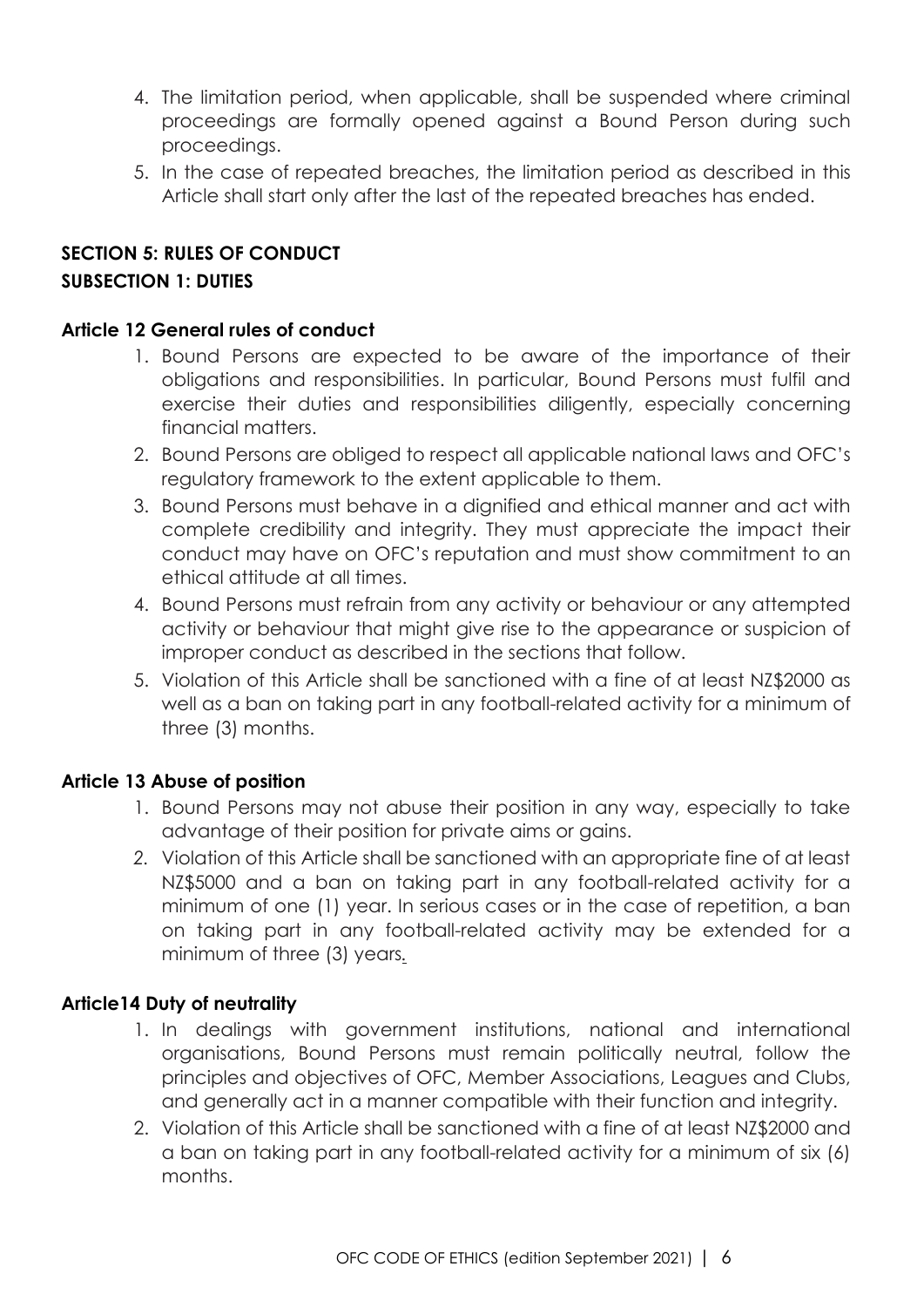# <span id="page-11-0"></span>**Article 15 Duty of Loyalty**

- 1. Bound Persons shall have a fiduciary duty to OFC, Member Associations, Leagues, and Clubs.
- 2. Violation of this Article shall be sanctioned with a fine of at least NZ\$2000 and a ban on taking part in any football-related activity for a minimum of six (6) months.

#### <span id="page-11-1"></span>**Article 16 Duty of Confidentiality**

- 1. Depending on their function, information of a confidential nature divulged to Bound Persons while performing their duties shall be treated as confidential or secret by them, if the information is given with the understanding or communication of confidentiality and is consistent with the OFC principles.
- 2. The obligation to respect confidentiality survives the termination of any relationship which makes a person subject to this Code.
- 3. Violation of this Article shall be sanctioned with a fine of at least NZ\$2000 and a ban on taking part in any football-related activity for a minimum of six (6) months.

# <span id="page-11-2"></span>**Article 17 Forgery and falsification**

- 1. Bound Persons are forbidden from forging a document, falsifying an authentic document, or using a forged or falsified document.
- 2. Violation of this Article shall be sanctioned with a fine of at least NZ\$5,000 and a ban on taking part in any football-related activity for a minimum of two (2) years.

# <span id="page-11-3"></span>**Article 18 Duty to report**

- 1. Bound Persons shall immediately report any potential breach of this Code to the Disciplinary and Ethics Committee's secretariat or to the Chairperson of the Disciplinary and Ethics Committee directly.
- 2. Violation of this Article shall be sanctioned with a fine of at least NZ\$2000 and a ban on taking part in any football-related activity for a minimum of three (3) months.

# <span id="page-11-4"></span>**Article 19 Duty to cooperate**

- 1. Bound Persons who are required to cooperate with the Disciplinary and Ethics Committee in a specific case, regardless of whether they are involved as a party, as a witness, or in any other role, shall treat the information provided and their involvement strictly confidentially unless otherwise instructed by the Disciplinary and Ethics Committee.
- 2. Bound Persons shall assist and cooperate truthfully, fully and in good faith with the Disciplinary and Ethics Committee at all times, regardless of whether they are involved in a particular matter as a party, as a witness, or in any other role. This requires, inter alia, full compliance with Disciplinary and Ethics Committee requests, including without limitation: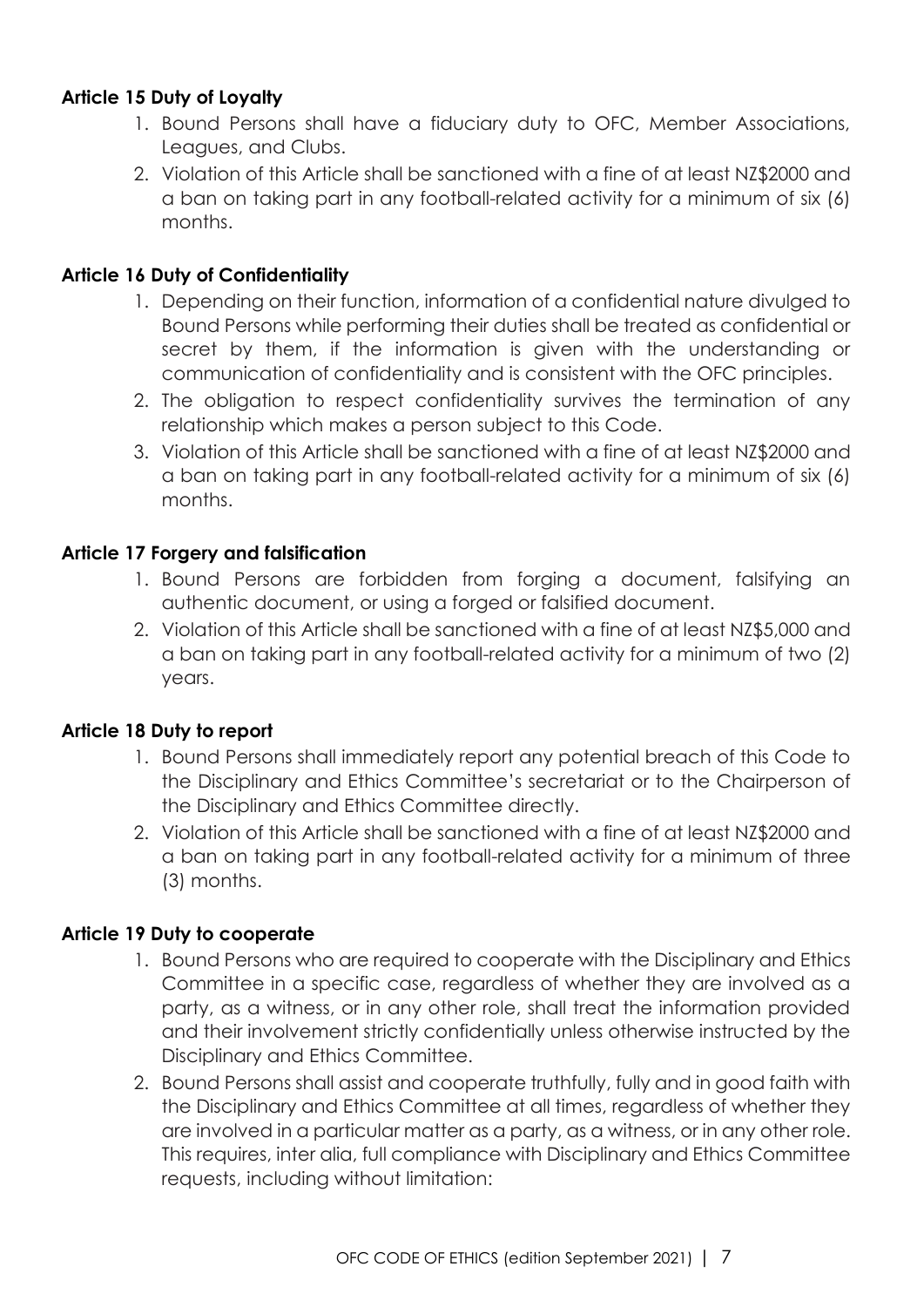- a. requests to clarify facts; provide oral or written testimony; submit information, documents or other material; and
- b. disclose details regarding income and finances, if the Disciplinary and Ethics Committee deems it to be necessary.
- 3. Bound Persons shall not take any action actually or apparently intended to obstruct, evade, prevent, or otherwise interfere with any actual or potential Disciplinary and Ethics Committee proceedings.
- 4. In connection with any actual or potential Disciplinary and Ethics Committee proceedings, Bound Persons shall not conceal any material fact; make any materially false or misleading statement or representation; or submit any incomplete, materially false or misleading information or other material.
- 5. Bound Persons shall not harass, intimidate, threaten or retaliate against someone for any reason related to that person's actual, potential or perceived assistance to or cooperation with the Disciplinary and Ethics Committee.
- 6. Violation of this Article shall be sanctioned with a fine of at least NZ\$5000 and a ban on taking part in any football-related activity for a minimum of one (1) year. In serious cases, or in the case of repetition, a ban on taking part in any football-related activity may be extended for a minimum of one (1) month.

# **SUBSECTION 2: CONFLICTS OF INTEREST AND FINANCIAL BENEFITS**

# <span id="page-12-0"></span>**Article 20 Conflicts of interest**

- 1. When performing an activity for OFC or before being elected, appointed or employed, Bound Persons must disclose immediately any relations and interests that could lead to situations of conflicts of interest in the context of their prospective activities.
- 2. A Bound Person must avoid any situation that could lead to conflicts of interest. Conflicts of interest arise if a Bound Person has, or appear to have, private or personal interests that detract from their ability to perform their duties with integrity in an independent and purposeful manner. Private or personal interests include gaining any possible advantage for the Bound Person himself or herself, their family, relatives, friends and acquaintances.
- 3. Bound Persons must not perform their duties (in particular, preparing or participating in the taking of a decision) in situations in which an existing or potential conflict of interest might affect their decision making. A conflict of interest arises if a Bound Person has, or appears to have, secondary interests that could influence his or her ability to perform his or her duties with integrity in an independent and purposeful manner. Secondary interests include, but are not limited to, gaining any possible advantage for the Bound Persons themselves or any Related Parties.
- 4. If an objection is made concerning an existing or potential conflict of interest of a Bound Person, it shall be reported immediately to the organisation for which the Bound Person performs his or her duties for appropriate measures.
- 5. Violation of this Article shall be sanctioned with a fine of at least NZ\$10,000 and a ban on taking part in any football-related activity for a minimum of one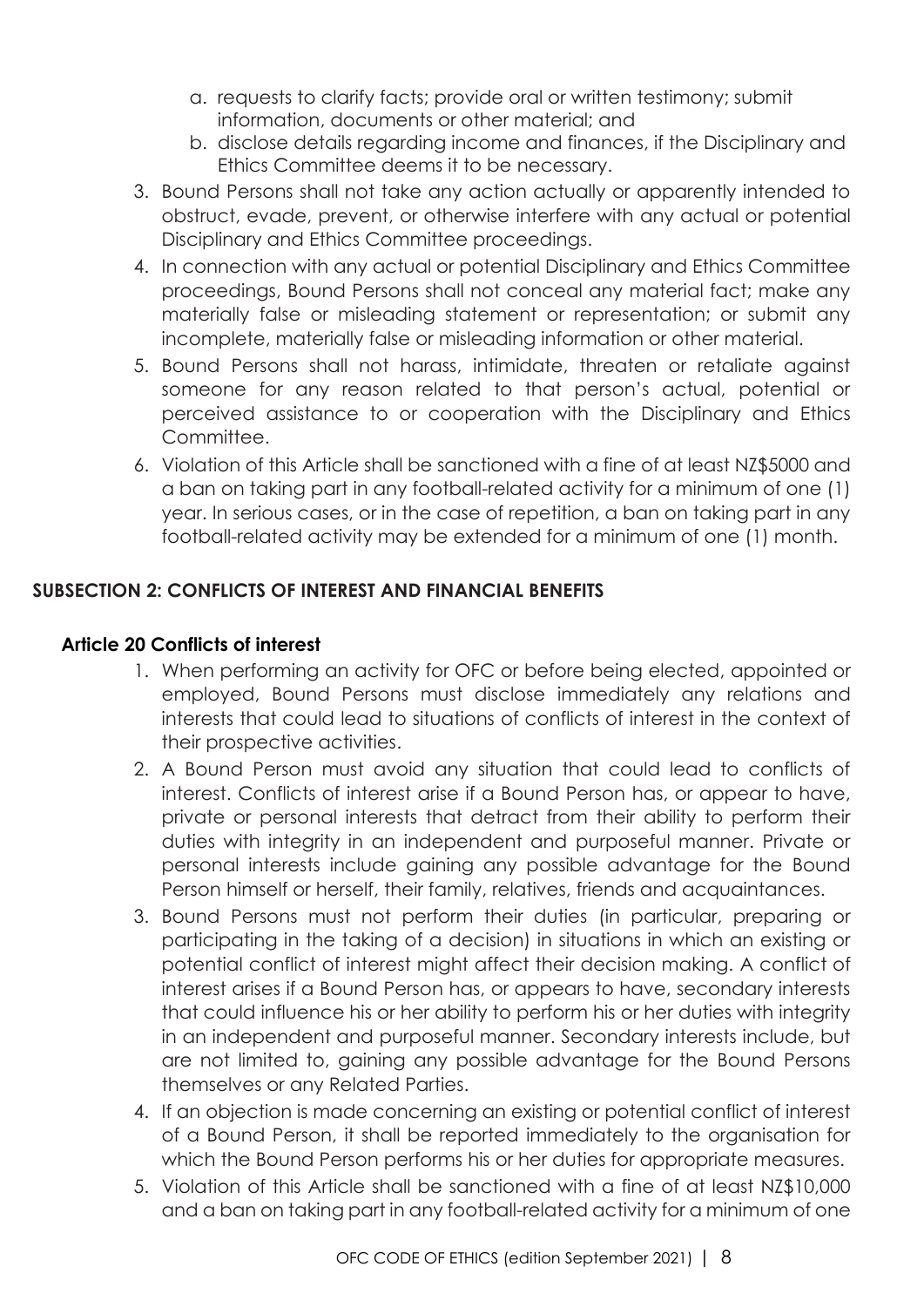(1) year. In serious cases, or in the case of repetition, a ban on taking part in any football-related activity may be extended for a minimum of one (1) month.

# <span id="page-13-0"></span>**Article 21 Offering and accepting gifts and other benefits**

- 1. Bound Persons may only offer or accept gifts or other benefits to and from persons within or outside OFC, or in conjunction with Intermediaries or Related Parties as defined in this Code, which:
	- a. have symbolic value or under NZ\$300 market value; and
	- b. are not offered or accepted as a way of influencing Bound Persons to execute or omit an act that is related to their official activities or falls within their discretion; and
	- c. are not offered or accepted in contravention of the duties of Bound Persons; and
	- d. are not contrary to their duties; and
	- e. do not create any undue financial or other advantage to the recipient, friends or family; and
	- f. do not create a conflict of interest.

Any gifts or other benefits not meeting all of these criteria are prohibited.

- 2. It is prohibited for Bound Persons to accept, give, offer, promise, receive, request or solicit from anyone or accept from anyone within or outside OFC, or in conjunction with Intermediaries or Related Parties, cash in any amount or any form.
- 3. If in doubt, gifts or other benefits shall not be accepted, given, offered, promised, received, requested, or solicited. If declining the gift or benefit would offend the giver on the grounds of cultural norms, Bound Persons may accept the gift or benefit on behalf of their respective organisation and shall report it and hand it over, where applicable, immediately to their organisation.
- 4. Bound Persons may not be reimbursed by OFC for the travel and accommodation costs associated with family members or associates accompanying them to OFC Events.
- 5. Bound Persons must refrain from any activity or behaviour that might give rise to the appearance or suspicion of improper conduct as described in the foregoing sections, or any attempt thereof.
- 6. Violation of this Article shall be sanctioned with a fine of at least NZ\$5000 and a ban on taking part in any football-related activity for a minimum of one (1) year. The value of any gift or other benefit unduly received shall be included in the fine. In addition to the fine, the gift or benefit unduly received should be returned, if applicable. In serious cases or in the case of repetition, a ban on taking part in any football-related activity may be extended for a minimum of three (3) years.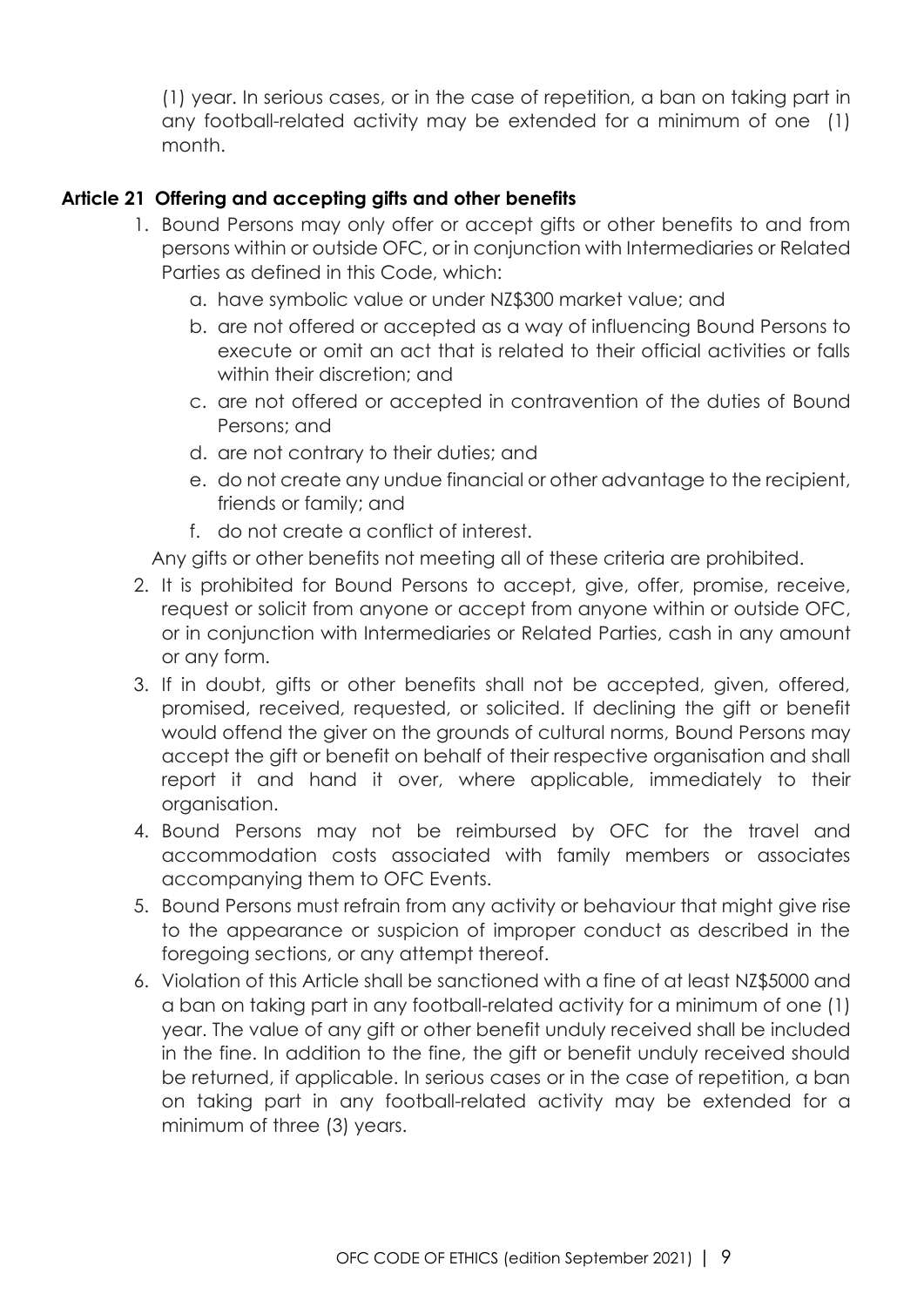# <span id="page-14-0"></span>**Article 22 Bribery and corruption**

- 1. Bound Persons must not accept, give, offer, promise, receive, request or solicit any personal or undue pecuniary or other advantages in order to obtain or retain business or any other improper advantage to or from anyone within or outside OFC. Such acts are prohibited, regardless of whether carried out directly or indirectly through, or in conjunction with, third parties. In particular, Bound Persons must not offer, promise, give or accept any undue pecuniary or other advantages for the execution or omission of an act that is related to their official activities and is contrary to their duties or falls within their discretion.
- 2. Bound Persons must refrain from any activity or behaviour that might give rise to the appearance or suspicion of improper conduct as described in this article, or any attempt.
- 3. Violation of this Article shall be sanctioned with a fine of at least NZ\$10,000 and a ban on taking part in any football-related activity for a minimum of four (4) years. Any amount unduly received shall be included in the calculation of the fine. In serious cases or in the case of repetition, a ban on taking part in any football-related activity may be extended for a minimum of seven (7) years.

# <span id="page-14-1"></span>**Article 23 Misappropriation or misuse of assets and funds**

- 1. Bound Persons are prohibited from misappropriating or misusing assets or funds of OFC, Member Associations, Leagues or Clubs, regardless of whether carried out directly or indirectly through, or in conjunction with the third parties.
- 2. Bound Persons must refrain from any activity or behaviour that might give rise to the appearance or suspicion of improper conduct as described in the foregoing paragraph, or any attempt.
- 3. Violation of this Article shall be sanctioned with a fine of at least NZ\$10,000 and a ban on taking part in any football-related activity for a minimum of five (5) years. The amount of misappropriated funds or assets shall be included in the calculation of the fine. The sanction shall be increased accordingly where the person holds a high position in football, as well as in relation to the relevance and amount of the advantage received.

# <span id="page-14-2"></span>**Article 24 Commission**

- 1. Unless covered by a genuine commercial agreement, Bound Persons shall not accept, give, offer, promise, receive, request or solicit commission for themselves or third parties for negotiating deals or conducting other business in connection with their duties.
- 2. Violation of this Article shall be sanctioned with a fine of at least NZ\$5000 and a ban on taking part in any football-related activity for a minimum of two (2) years. Any amount unduly received shall be included in the calculation of the fine. In serious cases or in the case of repetition, a ban on taking part in any football-related activity may be extended for a minimum of four (4) years.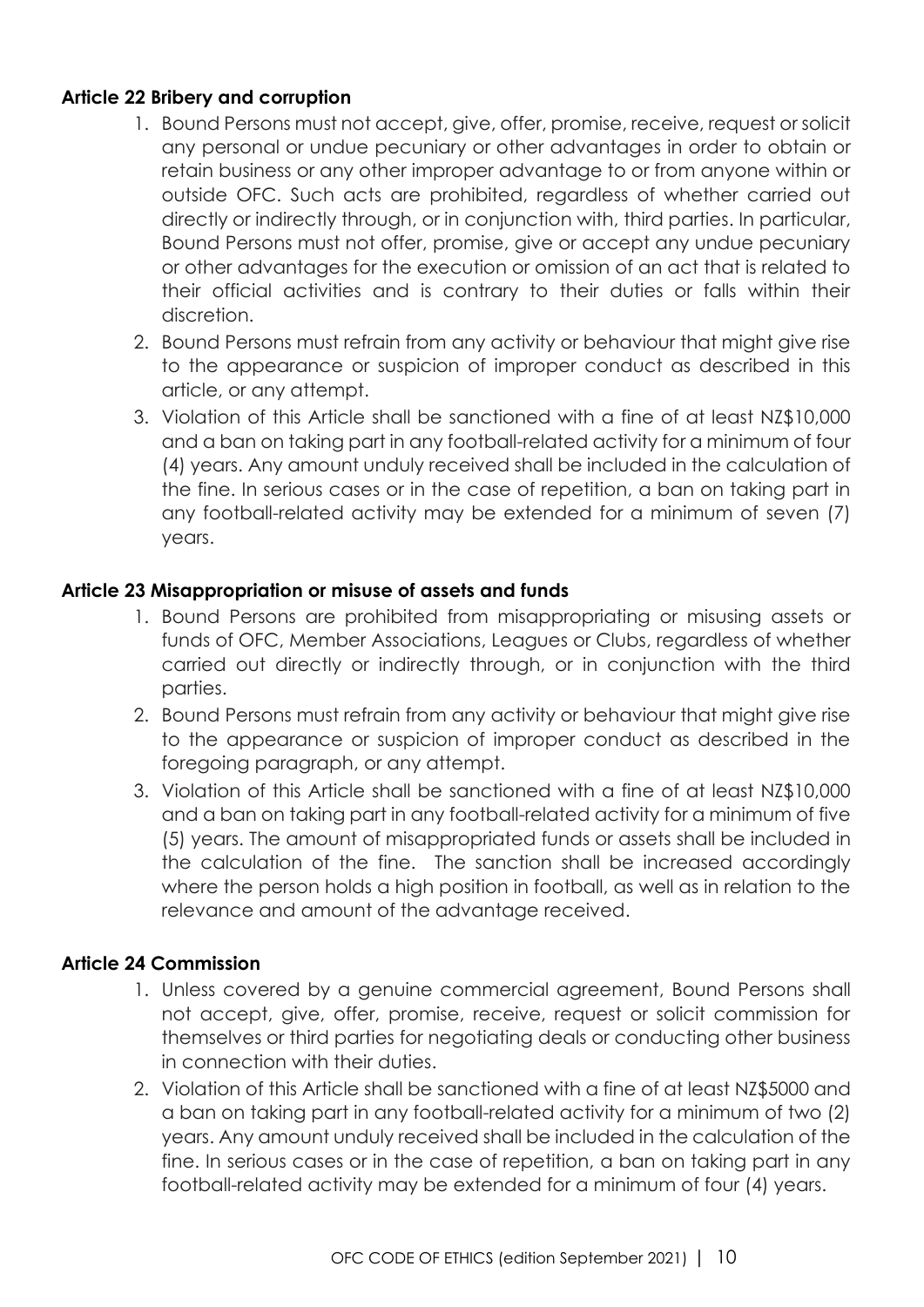# <span id="page-15-0"></span>**SUBSECTION 3: PROTECTION OF PERSONAL RIGHTS**

#### <span id="page-15-1"></span>**Article 25 Non-discrimination and defamation**

- 1. Bound Persons shall not offend the dignity or integrity of a country, private person or group of people through contemptuous, discriminatory or denigratory words or actions on account of race, skin colour, ethnicity, nationality, social origin, gender, disability, language, religion, political opinion, wealth, birth, sexual orientation or any other reason.
- 2. Bound Persons are forbidden from making any public statements of a defamatory nature towards OFC and/or towards any other Bound Person in the context of OFC business or OFC Events.
- 3. Violation of this Article shall be sanctioned with a fine of at least NZ\$5000 and a ban on taking part in any football-related activity for a minimum of one (1) year. In serious cases, or in the case of repetition, a ban on taking part in any football-related activity may be extended for a minimum of three (3) years.

# <span id="page-15-2"></span>**Article 26 Protection of physical and mental integrity**

- 1. Bound Persons shall protect, respect and safeguard the integrity and personal dignity of others. They shall ensure that the personal rights of every individual whom they contact and who is affected by their actions is protected, respected and safeguarded.
- 2. Bound Persons shall not use offensive gestures and language in order to insult someone in any way or to incite others to hatred or violence.
- 3. Bound Persons must refrain from all forms of physical or mental abuse, all forms of harassment, and all other hostile acts intended to isolate, ostracise or harm the dignity of a person.
- 4. Threats, the promise of advantages, coercion and all forms of sexual abuse, harassment and exploitation are particularly prohibited.
- 5. Sexual harassment is defined as unwelcome and inappropriate sexual remarks or physical advances that are not solicited or invited.
- 6. Violation of this Article shall be sanctioned with a fine of at least NZ\$5000 and a ban on taking part in any football-related activity for a minimum of two (2) years. In serious cases, or in the case of repetition, a ban on taking part in any football-related activity may be extended for a minimum of four (4) years.

# <span id="page-15-3"></span>**SUBSECTION 4: INTEGRITY OF COMPETITIONS**

#### <span id="page-15-4"></span>**Article 27 Integrity of matches and competitions**

- 1. Bound Persons shall be forbidden from taking part in, either directly or indirectly, or otherwise being associated with betting, gambling, lotteries and similar events or transactions connected with Football matches.
- 2. They are forbidden from having interests, whether directly, indirectly or through a third party, either actively or passively, in any entity, company, partnership, that promote, broker, arrange or conduct betting, gambling, lotteries or similar actions connected with Football matches and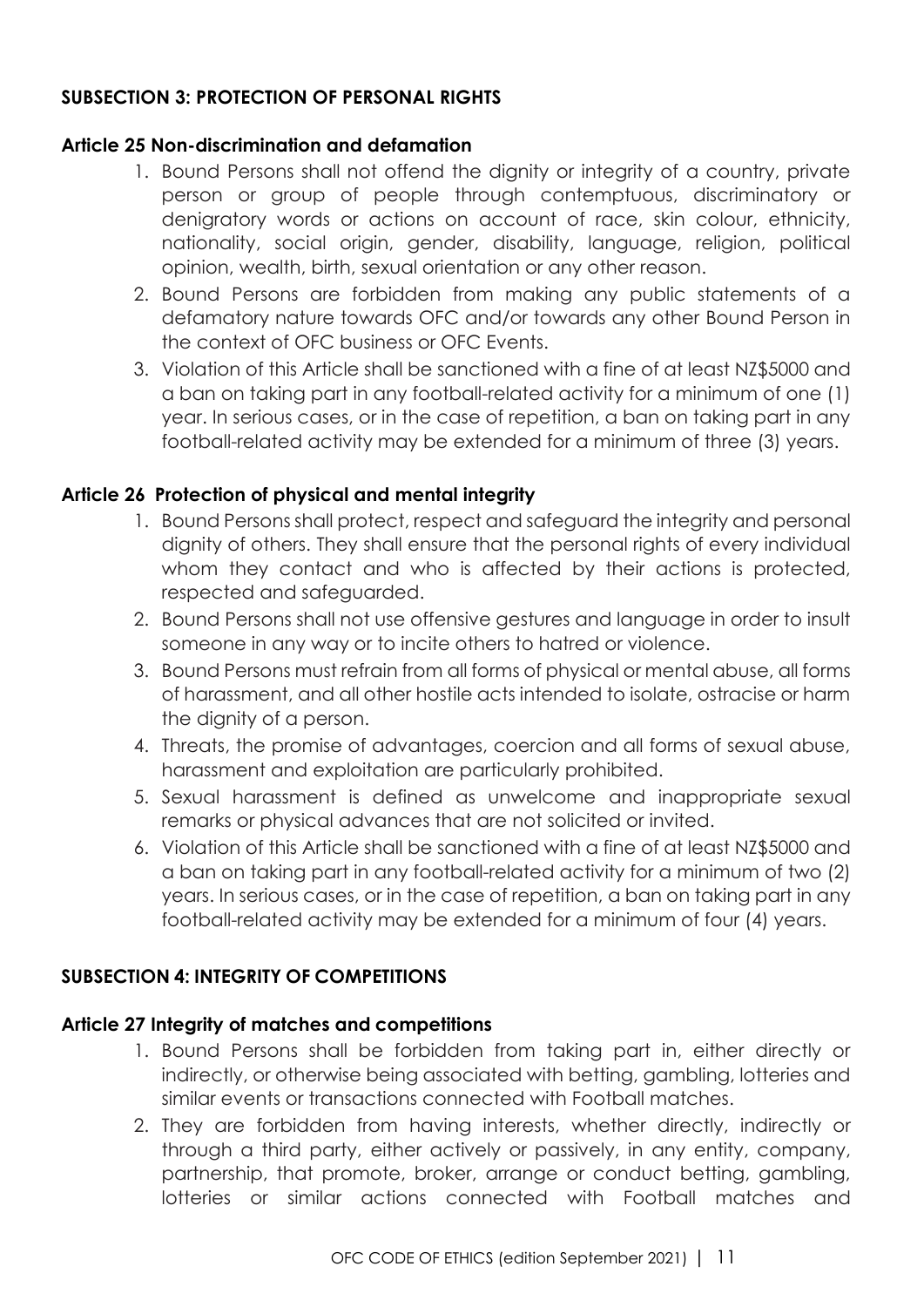competitions. Interests include gaining any possible advantage for the Bound Persons themselves and/or Related Parties.

- 3. Bound Persons are forbidden from being involved in manipulating football matches and competitions. They shall immediately report to the secretariat of the Disciplinary and Ethics Committee any approach in connection with activities and/ or information directly or indirectly related to the possible manipulation of a Football match or competition.
- 4. Violation of this Article shall be sanctioned with a fine of at least NZ\$10,000 and a ban on taking part in any football-related activity for a minimum of three (3) years. Any amount unduly received shall be included in the calculation of the fine. In serious cases, or in the case of repetition, a ban on taking part in any football-related activity may be extended for a minimum of five (5) years.

# **III. ORGANISATION AND PROCEDURE**

# <span id="page-16-1"></span><span id="page-16-0"></span>**CHAPTER I: ORGANISATION**

# <span id="page-16-2"></span>**SECTION 1: DISCIPLINARY AND ETHICS COMMITTEE**

# <span id="page-16-3"></span>**Article 28 Division of the Disciplinary and Ethics Committee, division of proceedings**

- 1. In proceedings under this Code:
	- a. the Disciplinary and Ethics Committee shall be composed of an Investigatory Chamber and an Adjudicatory Chamber as determined under the OFC Statutes; and
	- b. proceedings shall be made up of an investigation and an adjudicatory process.

# <span id="page-16-4"></span>**SECTION 2: JURISDICTION, DUTIES AND COMPETENCIES OF THE DISCIPLINARY AND ETHICS COMMITTEE**

#### <span id="page-16-5"></span>**Article 29 Jurisdiction of the Disciplinary and Ethics Committee**

- 1. The Disciplinary and Ethics Committee shall have the exclusive competence to investigate and judge the conduct of Bound Persons involved in cases arising from the application of this Code or any other OFC rules and Regulations, and while performing their duties.
- 2. The Disciplinary and Ethics Committee shall be entitled to investigate and to judge the conduct of all Bound Persons even if they are not performing their duties if such conduct is likely to damage the integrity, image or reputation of OFC seriously.
- 3. When such conduct affects a Member Association or several Member Associations and where said conduct is not directly related to OFC matters or OFC event, the Disciplinary and Ethics Committee shall only be entitled to investigate and to judge the case when said conduct has not been investigated and judged, and/or cannot be expected to be investigated and judged, by the relevant judicial bodies of the Member Associations concerned. In particular, should no proper proceedings be taken at national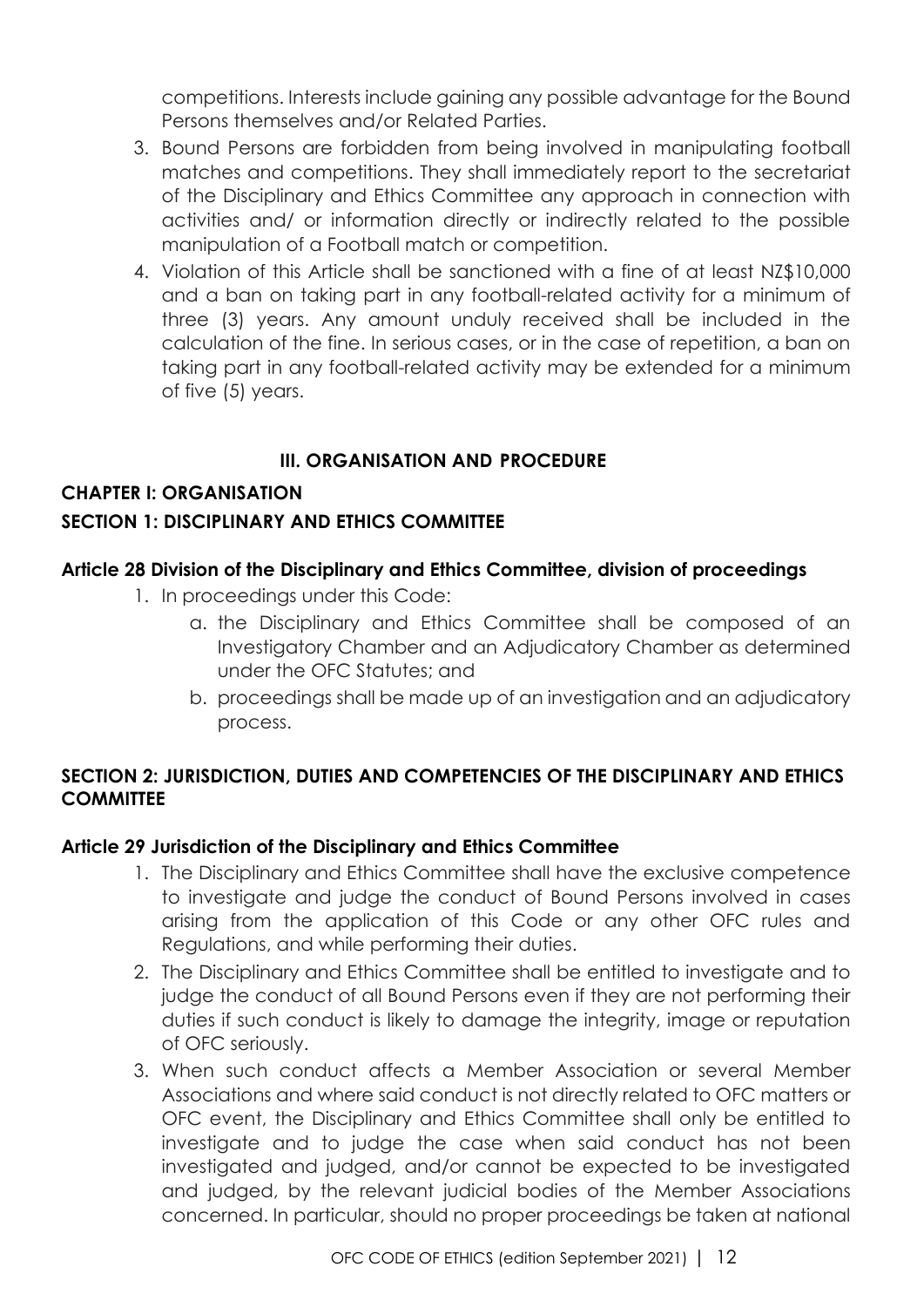level within three (3) months as from when the matter became known to the Disciplinary and Ethics Committee, the Disciplinary and Ethics Committee shall be entitled to investigate and judge the respective matter.

- 4. The FIFA Ethics Committee shall have exclusive competence to investigate and judge the conduct of a Bound Person if the conduct:
	- a. has been committed by an individual who was elected, appointed or assigned by FIFA to exercise a function;
	- b. directly concerns their FIFA-related duties or responsibilities; or
	- c. is related to the use of FIFA funds.
- 5. The OFC Disciplinary and Ethics Committee shall report such conduct to the FIFA Ethics Committee without any delay.

# <span id="page-17-0"></span>**SECTION 3: COMMON RULES FOR THE INVESTIGATORY AND ADJUDICATORY CHAMBERS**

# <span id="page-17-1"></span>**Article 30 Composition of the Investigatory and Adjudicatory Chambers**

- 1. The composition of the Investigatory and the Adjudicatory Chambers shall be in accordance with the OFC Statutes.
- 2. The chairperson (or deputy person if the chairperson declines to act) of the Disciplinary and Ethics Committee will appoint the members to each Chamber for each case from the then current members of the Disciplinary and Ethics Committee. Each Chamber will then elect their chairperson and deputy chairperson for each case.

# <span id="page-17-2"></span>**Article 32 Deputising**

If the chairperson of either Chamber is prevented from acting (whether due to personal or factual circumstances), the deputy chairperson shall replace him or her. If there is no deputy chairperson or the deputy chairperson is also prevented from acting, the members of the relevant Chamber shall select a replacement.

# <span id="page-17-3"></span>**Article 33 Secretariats**

- 1. The OFC General Secretariat shall provide both the Investigatory and Adjudicatory Chambers with a secretariat with the necessary qualified staff. Both chambers shall, however, have the authority to hire external resources to assist in their work.
- 2. The OFC General Secretary, in consultation with the chairperson of each Chamber, shall designate the secretary of each Chamber.
- 3. The secretaries shall take charge of the administrative and legal work related to proceedings and provide support to the Investigatory Chamber and Adjudicatory Chamber for the completion of their respective tasks.
- 4. The secretaries shall take care of the filing of the case files, which must be kept for at least ten (10) years.
- 5. The secretaries shall act on the sole instructions of the Investigatory and Adjudicatory Chambers. They have the duty to immediately report any instructions received by any other persons or bodies to the chairperson of the respective Chamber.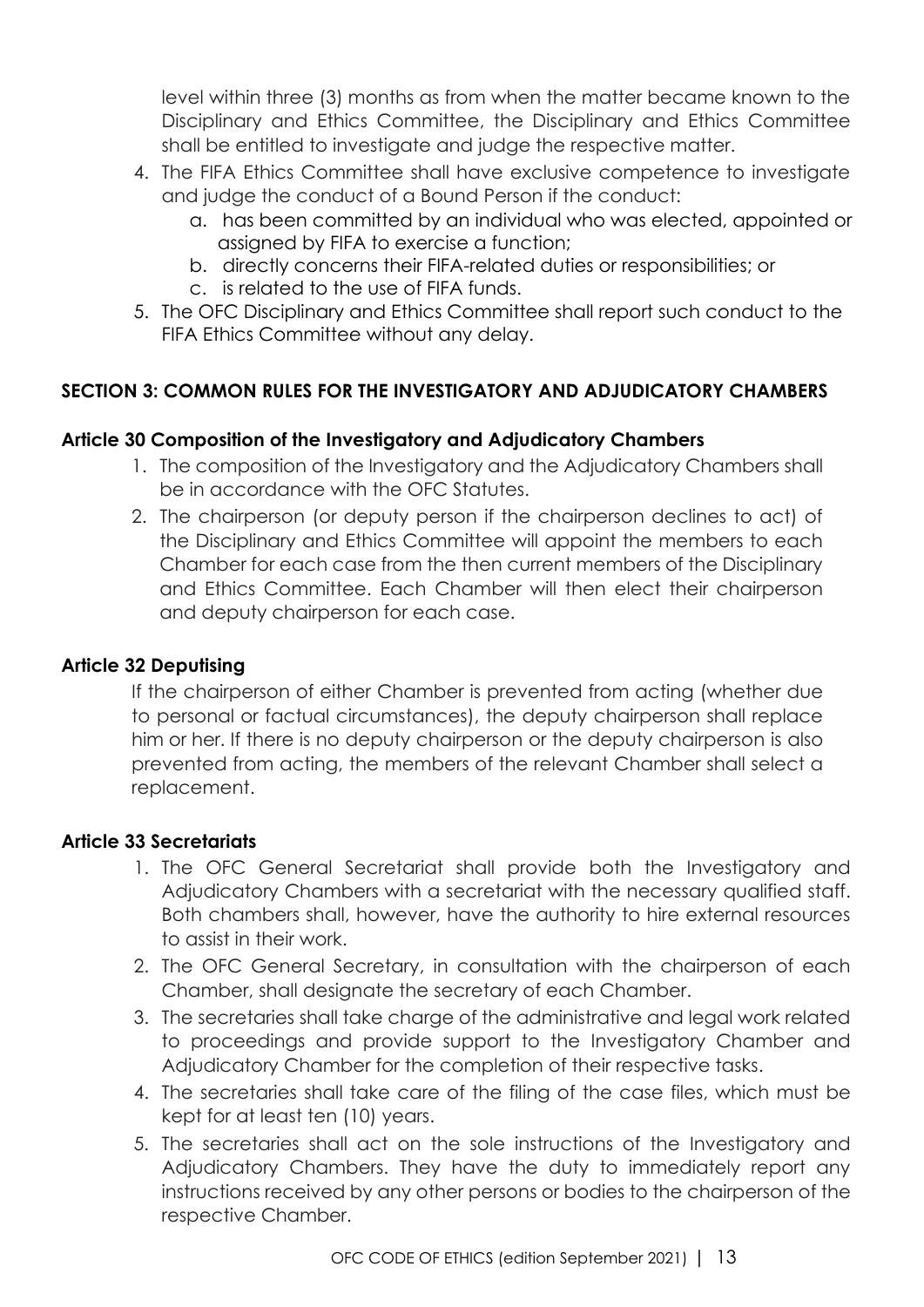#### <span id="page-18-0"></span>**Article 34 Independence**

- 1. The members of the Disciplinary and Ethics Committee shall manage their investigations and proceedings and render their decisions entirely independently and must avoid any third-party influence.
- 2. The members of the Disciplinary and Ethics Committee shall comply with the Independence and Eligibility Criteria set out in the OFC Statutes and the OFC Governance Regulations at all times.

# <span id="page-18-1"></span>**Article 35 Withdrawal**

- 1. A member of the Disciplinary and Ethics Committee shall decline to participate in any investigation or adjudication proceedings concerning a matter where there are serious grounds for questioning the member's impartiality.
- 2. The member shall decline to participate, without limitation, in the following cases:
	- a. if the member has a direct, or indirect, interest in the outcome of the matter; or
	- b. if the member has a personal bias or prejudice concerning a party, or personal, first-hand knowledge of disputed evidentiary facts concerning the proceedings; or has expressed an opinion concerning the outcome of the proceedings; or when a Related Party of the member is a party to the subject matter in controversy or is a party to the proceedings, or has any other interest that could be substantially affected by the outcome of the proceedings and the member's impartiality; or
	- c. if the member has the same nationality, or lives in same country, as the party implicated; or
	- d. if the member has already dealt with the case in a different function other than his or her function as a member of the Disciplinary and Ethics Committee.
- 3. Members who decline to participate in a proceeding shall notify the chairperson immediately. If the chairperson declines to participate in a proceeding, he or she shall notify the members of the Chamber immediately.
- 4. An objection against a member of the Disciplinary and Ethics Committee believed to be biased must be submitted within five (5) days following the identification of the grounds for non-participation, failing which, such objection shall be deemed waived. The claim must cite the grounds and be substantiated.
- 5. The chairperson of the relevant Chamber shall decide whether any such claim is valid if the member in question has not declined to participate of his or her own accord. If the objection is against the chairperson, the remaining members of the respective Chamber shall decide.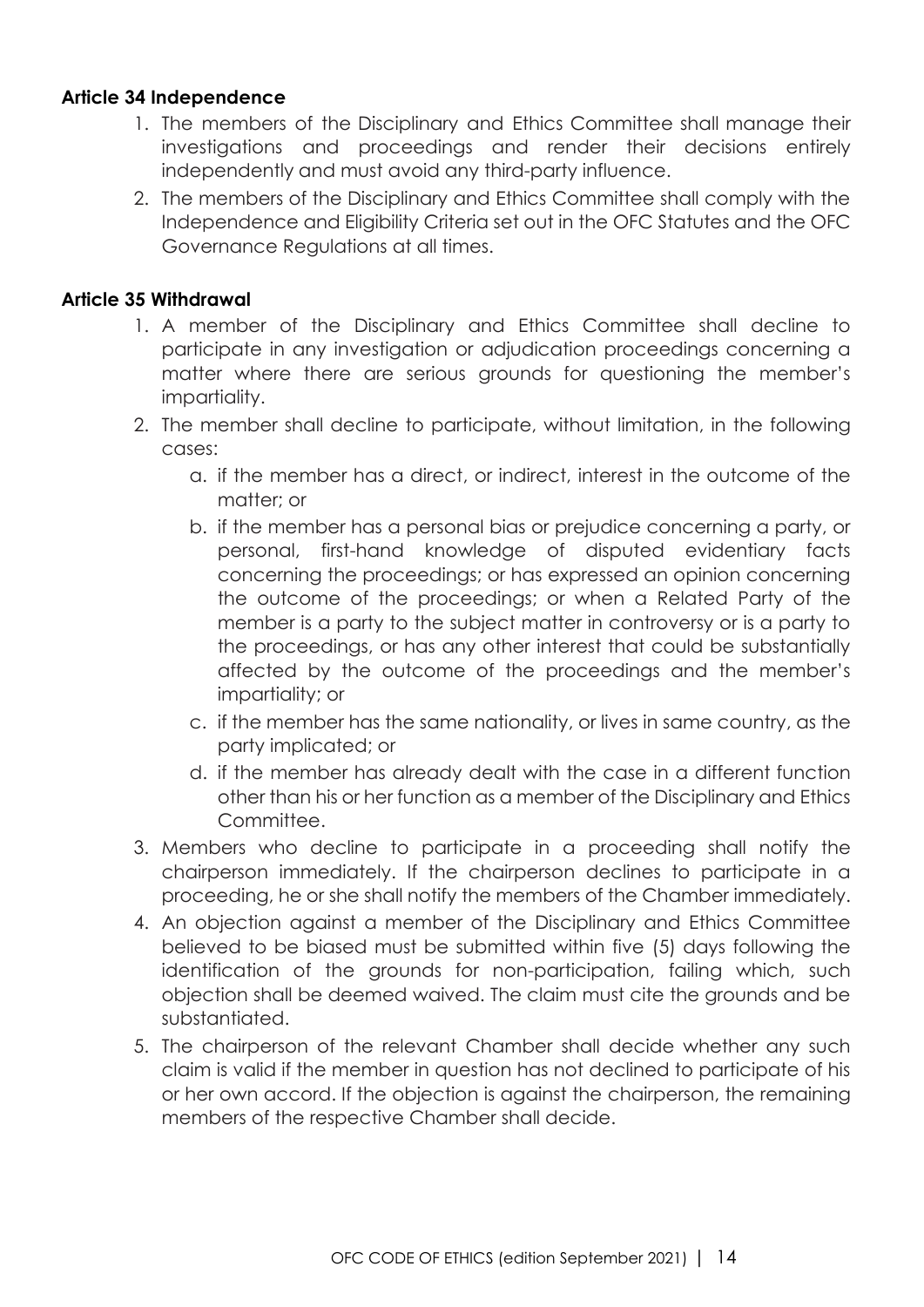#### <span id="page-19-0"></span>**Article 36 Confidentiality**

- 1. The Disciplinary and Ethics Committee members and the secretariats shall ensure that everything disclosed to them during the course of their duty under this Code remains confidential, in particular, facts of the case, contents of the investigations and deliberations, and decisions taken as well as personal information.
- 2. Notwithstanding the paragraph 1 above, the Disciplinary and Ethics Committee may, if deemed necessary and in an appropriate form, inform the public about or confirming ongoing or closed proceedings, and rectify information that is wrong or rumours. Any release of such information shall respect the presumption of innocence and the personality rights of those concerned.
- 3. The Investigatory Chamber or the Adjudicatory Chamber may, in an appropriate form and/or via the OFC website, inform the public about the reasons for any decision and/or the closure of any investigation. The chairperson of the Adjudicatory Chamber may decide to publish the decision taken, partly or in full, provided that the names mentioned in the decision (other than the ones related to the party) and any other information deemed sensitive by the chairperson of the Adjudicatory Chamber, are duly anonymised.
- 4. If there is a breach of this Article by a member of the Disciplinary and Ethics Committee, the relevant member shall be suspended by a decision taken by the majority of the Disciplinary and Ethics Committee members until the next OFC Congress.

#### <span id="page-19-1"></span>**Article 37 Exemption from liability**

Except in the case of gross negligence, neither the members of the Disciplinary and Ethics Committee nor the members of the secretariats may be held personally liable for any deeds relating to any procedure.

# **CHAPTER II: PROCEDURE**

# <span id="page-19-4"></span><span id="page-19-3"></span><span id="page-19-2"></span>**SECTION 1: PROCEDURAL RULES SUBSECTION 1: GENERAL RULES**

#### <span id="page-19-5"></span>**Article 38 Parties**

The accused are a party. OFC may join as a party.

#### <span id="page-19-6"></span>**Article 39 Right to present evidence**

The parties shall be granted the right to present evidence, and the right to a reasoned decision.

#### <span id="page-19-7"></span>**Article 40 Representation and assistance**

- 1. OFC and Bound Persons may have legal representation at their own cost and expense.
- 2. If there is hearing, and they are not required to appear personally, the parties may be represented by a legal counsel or another person.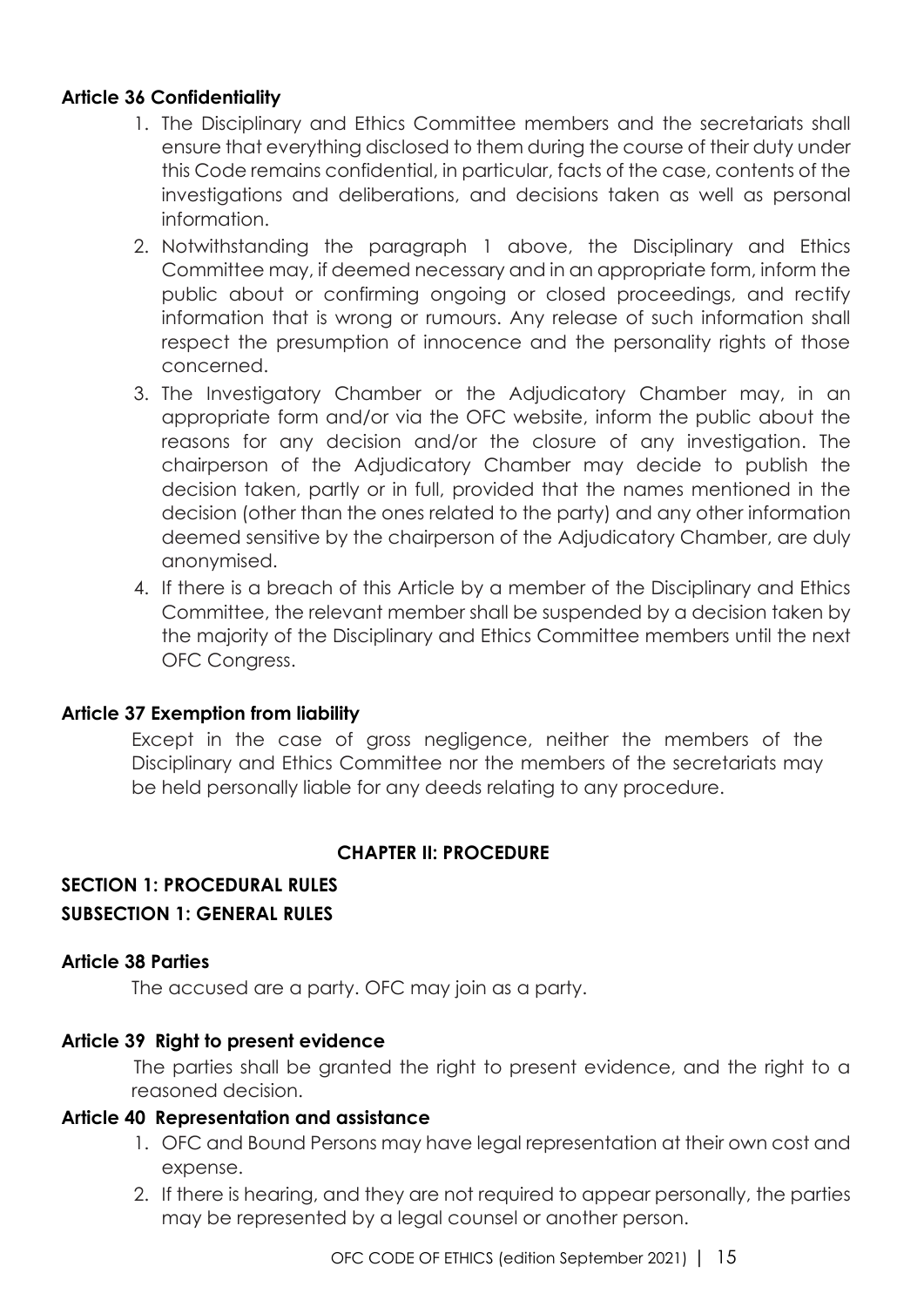- 3. The parties are free to choose their own legal counsel or representation.
- 4. The Disciplinary and Ethics Committee may request that the parties' representatives submit a duly signed power of attorney.

#### <span id="page-20-0"></span>**Article 41 Failure to cooperate.**

- 1. If the parties or Bound Persons by this Code fail to cooperate in any manner or are dilatory in responding to any request from the Disciplinary and Ethics Committee, the chairperson of the appropriate Chamber issuing the request may, after warning them, charge them with a violation of Article. 19 of this Code.
- 2. To the extent the parties fail to cooperate, the investigatory Chamber, in preparing a final report based on the file in its possession, and the adjudicatory Chamber, in reaching a decision based on the file in its possession, may take into account that behaviour and add the failure to cooperate as an additional charge for violation of Article 19 of this Code.

#### <span id="page-20-1"></span>**Article 42 Languages used in proceedings**

- 1. The languages used in proceedings shall be the two official languages of OFC (English and French). The Disciplinary and Ethics Committee and parties may choose any of these languages.
- 2. The Disciplinary and Ethics Committee may, if necessary, use the services of an interpreter.

#### <span id="page-20-2"></span>**Article 43 Notification of decisions and other documents**

- 1. Decisions and other documents shall be communicated and notified by email or tracked courier.
- 2. All of the parties shall be notified of the decisions.
- 3. Decisions and other documents intended for Bound Persons shall be addressed to the party directly (if practicable) and to the Member Association. If not addressed the party the Member Association concerned will forward the decisions and documents to the party concerned. If the decisions were not also or solely sent to the party concerned, these decisions shall be considered to have been communicated properly to the ultimate addressee four (4) days after the communication of the documents to the Member Association.
- 4. Notification of a decision shall be accomplished by publication on the OFC website where:
	- a. the whereabouts of the party are unknown and cannot be ascertained despite making reasonable enquiries;
	- b. service is impossible or would lead to exceptional inconvenience; or
	- c. a party has not provided a means of contact despite being instructed to do so.
- 5. Notification via the OFC website is deemed accomplished on the day of publication.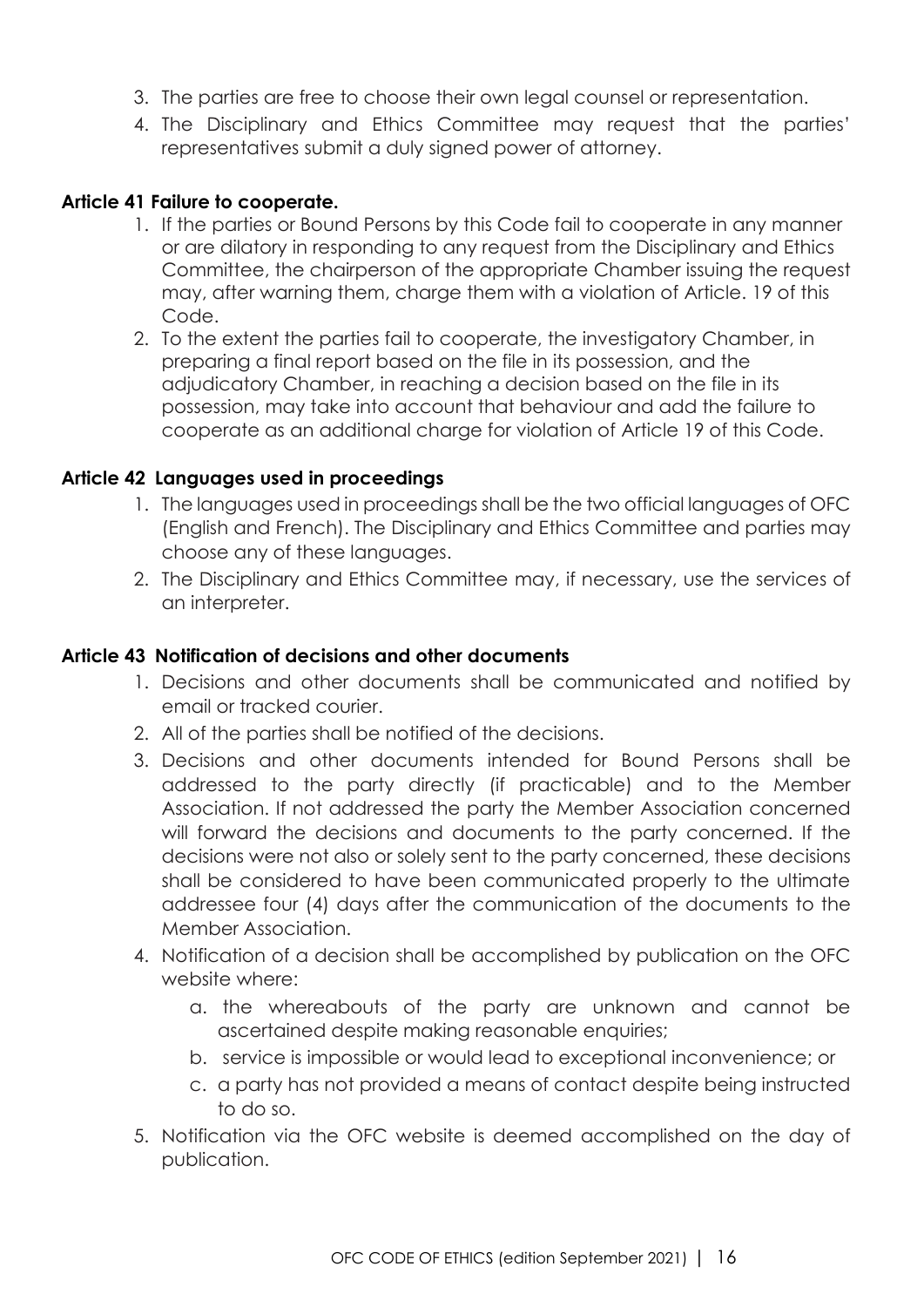#### <span id="page-21-0"></span>**Article 44 Effect of decisions**

- 1. Decisions passed by the Disciplinary and Ethics Committee under this Code shall come into force as soon as they are communicated.
- 2. The Disciplinary and Ethics Committee may rectify any obvious errors at any time.

# <span id="page-21-1"></span>**SUBSECTION 2: PROOF**

#### <span id="page-21-2"></span>**Article 45 Various types of proof**

- 1. Any type of proof may be produced. Types of proof include, without limitation:
	- a. Documentary evidence;
	- b. Reports from officials;
	- c. Sworn statements and declarations from the parties;
	- d. Sworn statements and declarations from witnesses;
	- e. Audio and video recordings;
	- f. Expert evidence;
	- g. All other proof that is relevant to the case.

#### <span id="page-21-3"></span>**Article 46 Anonymous witnesses**

- 1. When a person's testimony in proceedings conducted under this Code could lead to threats to his or her person or put him or her, or any person particularly close to him or her in physical danger, the chairperson of the competent Chamber, or his or her deputy, on their own initiative or at the request of the witness or one of the parties, may order, without limitation, that:
	- a. the witness not be identified in the presence of the parties;
	- b. the witness not appear at any hearing;
	- c. the witness' voice be distorted;
	- d. the witness be questioned outside the hearing and not in the presence of the parties;
	- e. the witness be questioned in writing through the chairperson of the competent Chamber or his or her deputy;
	- f. all or some of the information that could be used to identify the witness be included only in a separate, confidential case file.
- 2. If no evidence is available to corroborate the testimony provided by the anonymous witness concerned, such testimony may only be used in the context of imposing sanctions under this Code if:
	- a. the parties as well as their legal representatives had the opportunity to pose questions to the anonymous witness concerned at least in writing; and
	- b. the members of the competent Chamber had the opportunity to interview the anonymous witness directly and in full awareness of his or her identity and to assess his or her identity and record in full.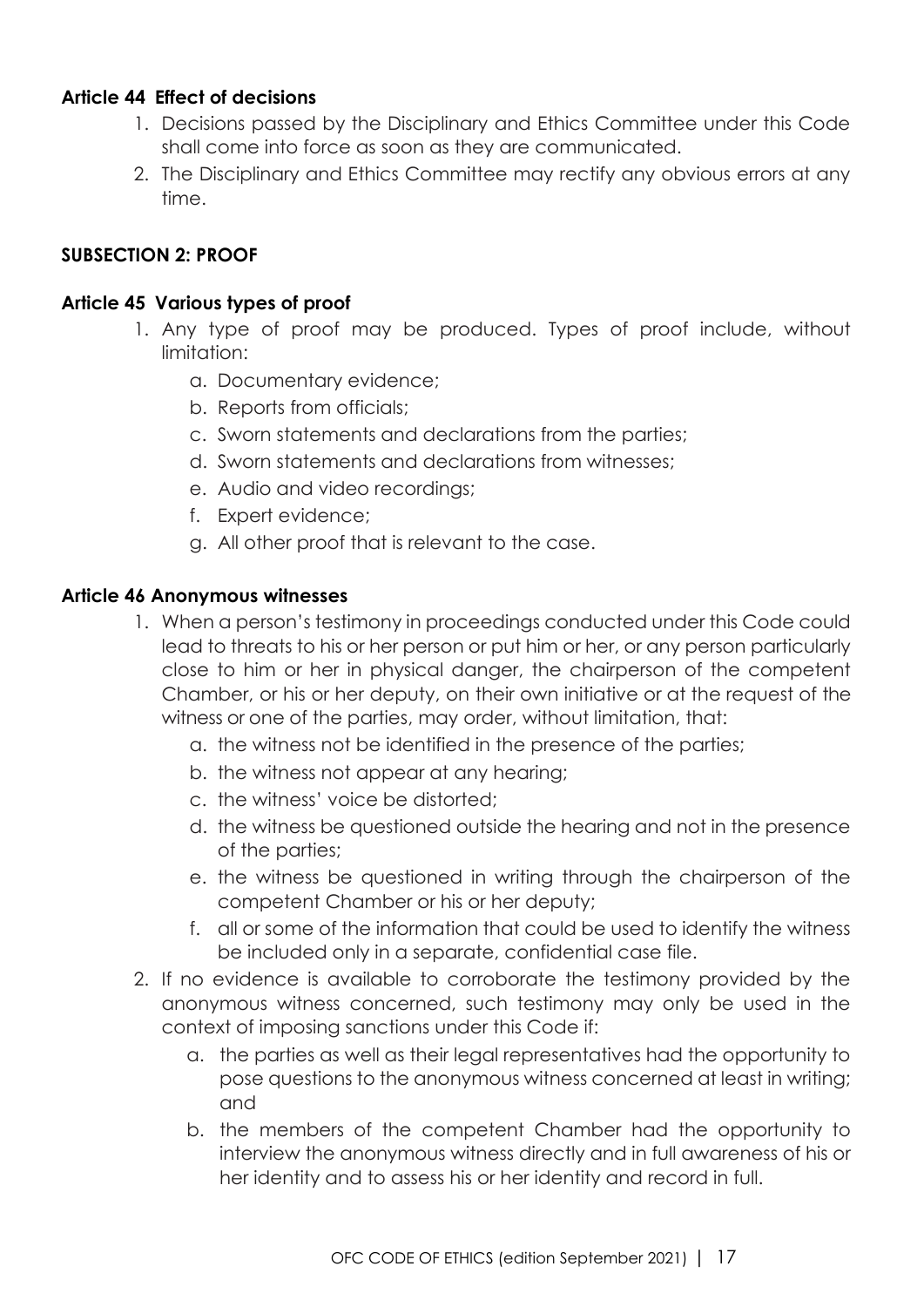- 3. To ensure their safety, anonymous witnesses shall be identified in the absence of the parties. This witness identification shall be conducted by the chairperson of the relevant Chamber alone, his or her deputy, or all the members of the relevant Chamber together and shall be recorded in minutes containing the witness's personal details.
- 4. These minutes shall not be communicated to the parties.
- 5. The parties shall receive a brief notice which:
	- a. confirms that the anonymous witness has been formally identified; and
	- b. contains no details that could be used to identify the anonymous witness.
- 6. Sanctions shall be imposed on anyone who reveals the identity of an anonymous witness or any information that could be used to identify the witness.

#### <span id="page-22-0"></span>**Article 47 Inadmissible evidence**

Proof that has been obtained by means or ways involving violations of human dignity or that obviously does not serve to establish relevant facts shall be rejected.

#### <span id="page-22-1"></span>**Article 48 Evaluation of Proof**

The Disciplinary and Ethics Committee shall have absolute discretion regarding proof.

#### **Article 49 Standard of proof**

The members of the Disciplinary and Ethics Committee shall judge and decide on the basis of their comfortable satisfaction.

#### **Article 50 Burden of proof**

The burden of proof regarding breaches of provisions of the Code rests on the Disciplinary and Ethics Committee.

#### <span id="page-22-2"></span>**SUBSECTION 3: TIME LIMITS**

#### <span id="page-22-3"></span>**Article 51 Beginning and end of time limit**

- 1. Time limits notified directly to the party or to a representative appointed by the party shall commence the day after receipt of the notification.
- 2. Where a document is sent to a person through the respective Member Association and is not sent to the person concerned or his or her legal representative, the time limit shall commence four (4) days after receipt of the document by the Member Association responsible for forwarding it. Where the document was also sent to the party concerned or his or her legal representative, the time limit shall commence on the day after receipt of the document in question.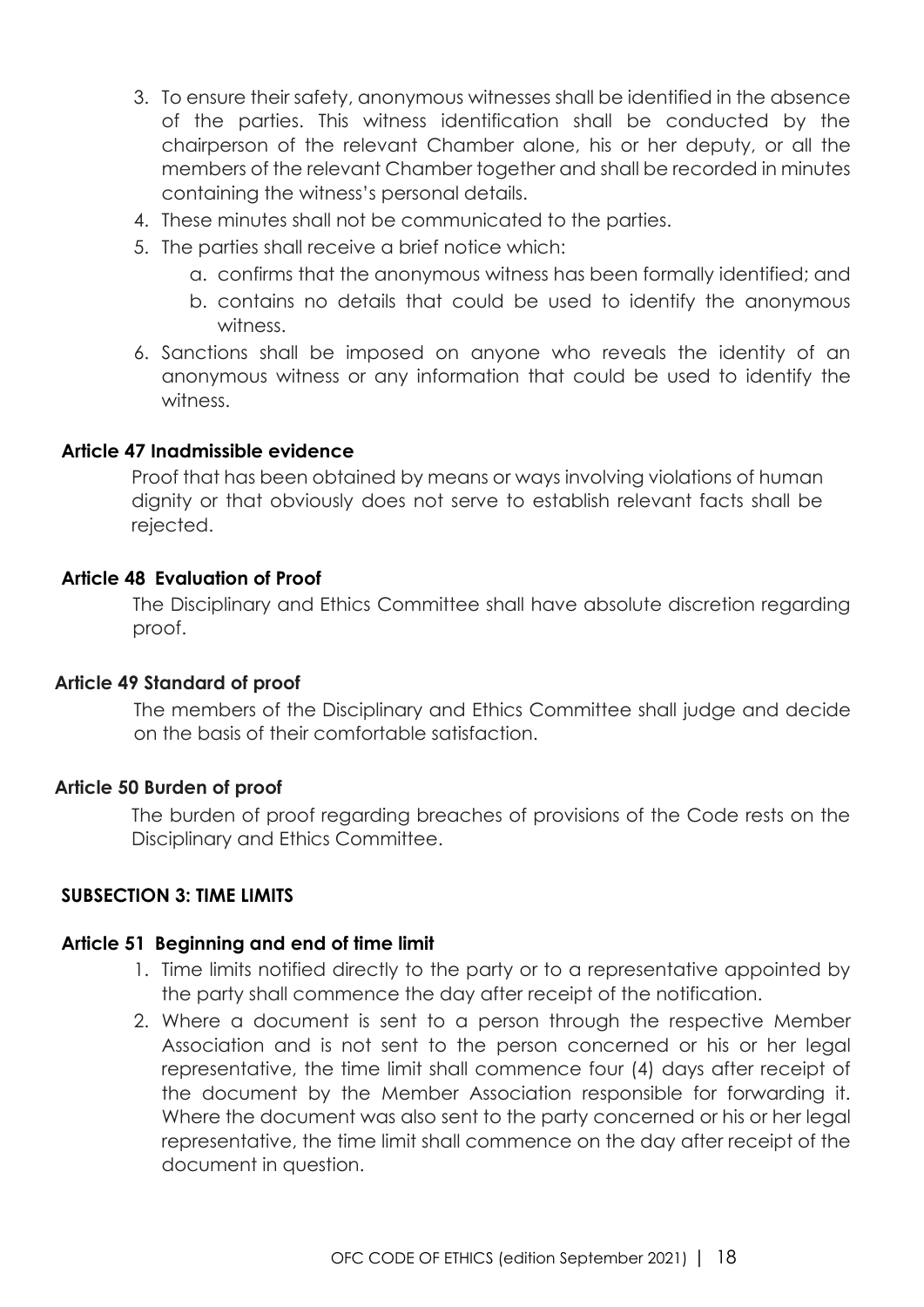3. If the last day of the time limit coincides with a public holiday in the place of domicile of the person required to comply with the document by a certain deadline, the time limit shall expire on the next working day.

# <span id="page-23-0"></span>**Article 52 Compliance**

- 1. The time limit has been met only if the action required has been carried out before expiry of the time limit.
- 2. The document must be submitted to the relevant Chamber, via registered courier, hand delivery, or electronic mail to [secretariat](mailto:secretariat-ofcdisciplinarycommittee@oceaniafootball.com)[ofcdisciplinarycommittee@oceaniafootball.com](mailto:secretariat-ofcdisciplinarycommittee@oceaniafootball.com) by no later than midnight (New Zealand time) on the last day of the time limit.
- 3. Costs and fees payable are considered to have been paid in time if the payment has irreversibly been made to OFC's account by midnight (New Zealand time) on the last day of the time limit.

# <span id="page-23-1"></span>**Article 53 Extension**

- 1. Time limits set forth in this Code may not be extended.
- 2. Time limits set by the chairperson of either Chamber, may be extended upon reasoned request. A time limit may only be extended for a second time in exceptional circumstances.
- 3. If an extension of the time limit is refused, two (2) extra days may be granted. In emergencies, the refusal to grant the extension may be announced orally.

# <span id="page-23-2"></span>**SUBSECTION 4: SUSPENSION OR CONTINUATION OF PROCEEDINGS**

#### <span id="page-23-3"></span>**Article 54 Suspension or continuation of proceedings**

- 1. If a Bound Person ceases to serve in his or her function during proceedings, the Disciplinary and Ethics Committee shall remain competent to continue investigatory proceedings and/or render a decision.
- 2. If a Bound Person ceases to serve in his or her function, the Investigatory Chamber may initiate and conduct the investigation, create a final report and hand it over to the Adjudicatory Chamber. The Adjudicatory Chamber may suspend the proceedings or take a decision as to the substance and impose appropriate sanctions.

#### <span id="page-23-4"></span>**SUBSECTION 5: PROCEDURAL COSTS**

#### <span id="page-23-5"></span>**Article 55 Procedural costs**

The procedural costs are made up of the Disciplinary and Ethics Committee's costs and expenses incurred in connection with the investigation and adjudicatory proceedings.

#### <span id="page-23-6"></span>**Article 56 Procedural costs in case of closure of proceedings or acquittal**

1. Except as otherwise provided in the Code, in the event of closure of proceedings or acquittal, the procedural costs shall be borne by OFC.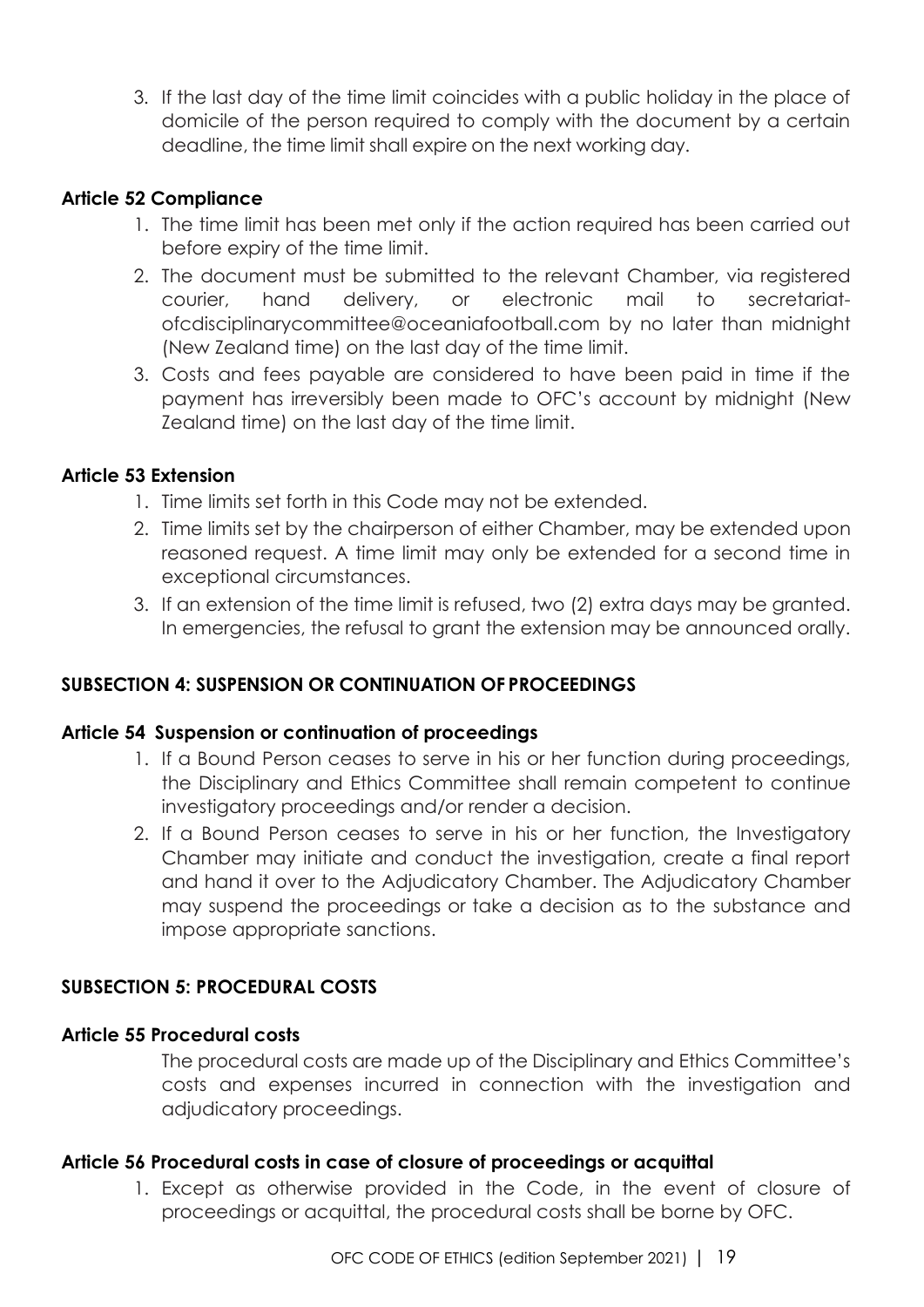2. A party may be ordered to pay the procedural costs in part or in full in the event of closure of proceedings or acquittal if he culpably caused the proceedings to be initiated or hindered the conduct of the proceedings.

# <span id="page-24-0"></span>**Article 57 Procedural costs if sanctions are imposed**

- 1. Procedural costs shall be borne by the party that has been sanctioned.
- 2. If more than one party is sanctioned, the procedural costs shall be assessed proportionally in accordance with the degree of guilt of the parties.
- 3. The procedural costs may be reduced or waived in exceptional circumstances, considering the party's financial circumstances.

# <span id="page-24-1"></span>**Article 58 Procedural compensation**

No procedural compensation shall be awarded in proceedings conducted by the Disciplinary and Ethics Committee.

# <span id="page-24-3"></span><span id="page-24-2"></span>**SECTION 2: INVESTIGATION PROCEEDINGS SUBSECTION 1: PRELIMINARY PROCEEDINGS**

# <span id="page-24-4"></span>**Article 59 Right to submit complaints**

- 1. Any Bound Person may file a complaint regarding potential breaches of this Code with the secretariat of the Investigatory Chamber.
- 2. Complaints must be submitted in writing, including available evidence. The secretariat shall inform the chairperson of the Investigatory Chamber of the complaints and act upon his or her instructions.
- 3. There is no entitlement for proceedings to be opened following submission of a complaint.
- 4. Any Bound Person who lodges a complaint against a person whom he or she knows to be innocent or in any other way takes malicious steps related to the initiation of proceedings under this Code shall be sanctioned with an appropriate fine of at least NZ\$ 5000 as well as a ban on taking part in any football related activity for a minimum of six (6) months.

# <span id="page-24-5"></span>**Article 60 Preliminary investigations**

- 1. Upon the instruction of the chairperson of the Investigatory Chamber, the secretariat of the Investigatory Chamber shall carry out an initial evaluation of the documents submitted with the complaint.
- 2. If there is any indication of a potential breach, the secretariat shall conduct the appropriate preliminary investigation and shall act upon the instructions of the chairperson of the Investigatory Chamber. This shall include, in particular, collecting written information, requesting documents and obtaining witness statements. The secretariat may outsource some or all of the preliminary investigation to suitable third parties.
- 3. The secretariat of the Investigatory Chamber may initiate preliminary investigations into a potential breach of this Code based on a filed complaint and after having informed the chairperson of the Investigatory Chamber.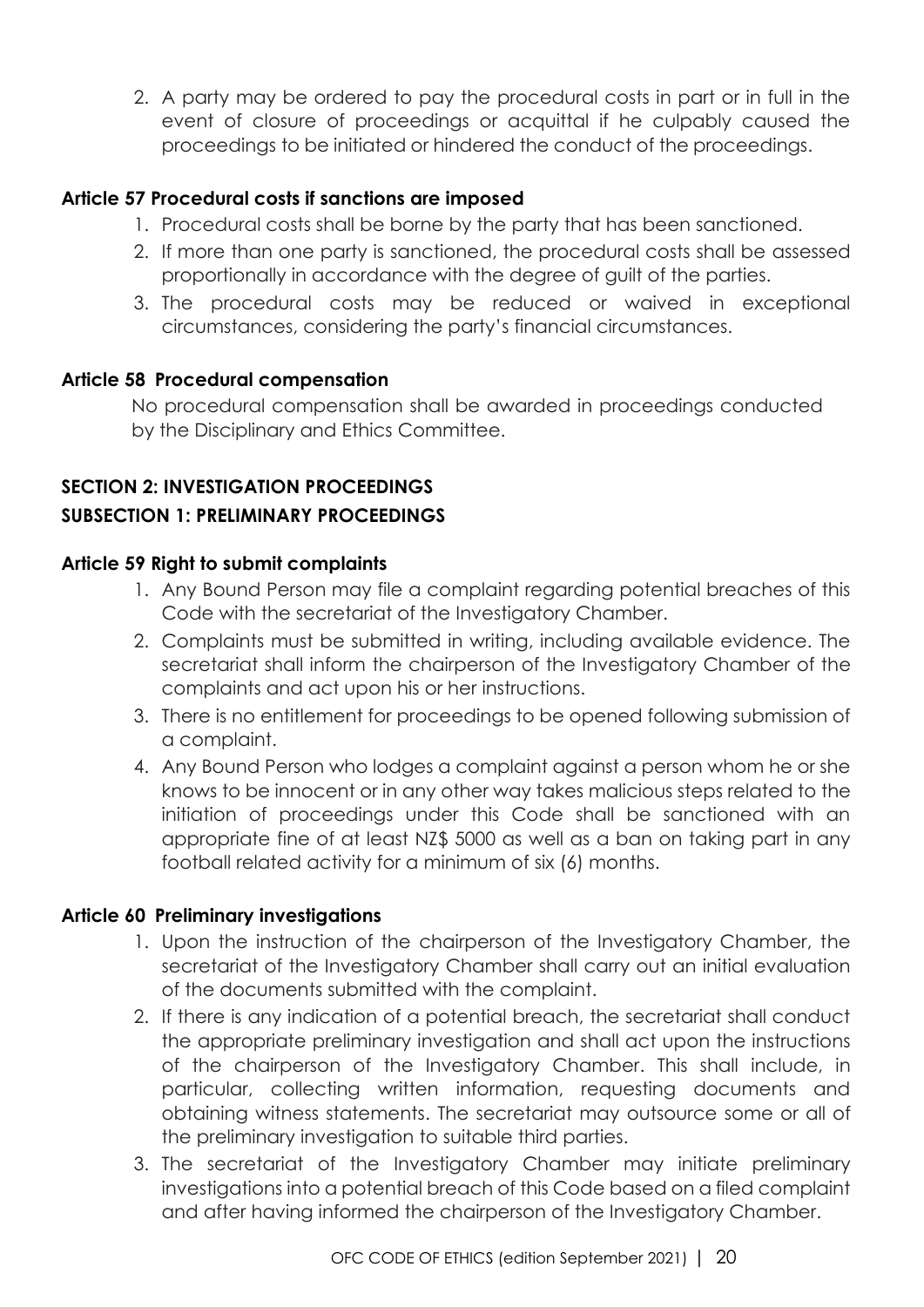4. The chairperson of the Investigatory Chamber may initiate preliminary investigations at the chairperson's discretion and at any time.

# <span id="page-25-0"></span>**Article 61 Opening of investigation proceedings**

- 1. If the documents submitted with the complaint or the preliminary investigation are found to establish a prima facie case, the chairperson of the Investigatory Chamber shall open investigation proceedings.
- 2. The parties shall be notified of the opening of the investigation proceedings and the possible rule violation.
- 3. The chairperson of the Investigatory Chamber shall report to the Investigatory Chamber on non-opened cases.

# <span id="page-25-1"></span>**SUBSECTION 2: INITIATION AND CONDUCT OF INVESTIGATION PROCEEDINGS**

#### <span id="page-25-2"></span>**Article 62 Initiation of investigation**

- 1. The chairperson of the Investigatory Chamber shall decide on the initiation of investigation proceedings.
- 2. Grounds do not need to be given to initiate investigation proceedings, and a party may not contest the decision.

#### <span id="page-25-3"></span>**Article 63 Duties and competence of the Investigatory Chamber**

- 1. The Investigatory Chamber shall investigate potential breaches of provisions of this Code on its own initiative or based on complaints at its complete and independent discretion.
- 2. If the Investigatory Chamber deems that there is a prima facie case, it shall open investigation proceedings and conduct appropriate inquiries.
- 3. The Investigatory Chamber shall inform the parties that investigation proceedings have been opened after a prima facie case has been found. The exception to informing the parties may be made for safety and security reasons or if such disclosure would interfere with the conduct of the investigation.
- 4. Once the investigation has been completed, the Investigatory Chamber shall prepare a final report on the investigation proceedings stating the relevant rules that have been breached for which they require a judgement by the Adjudicatory Chamber. The report together with the investigation files shall be forwarded to the Adjudicatory Chamber.
- 5. If the Investigatory Chamber finds that there is no prima facie case, it may not open any investigation proceedings and it may close the case without referring it to the Adjudicatory Chamber. However, if proceedings have been closed, the Investigatory Chamber may reopen the investigation if new facts or evidence come to light that suggest a potential breach.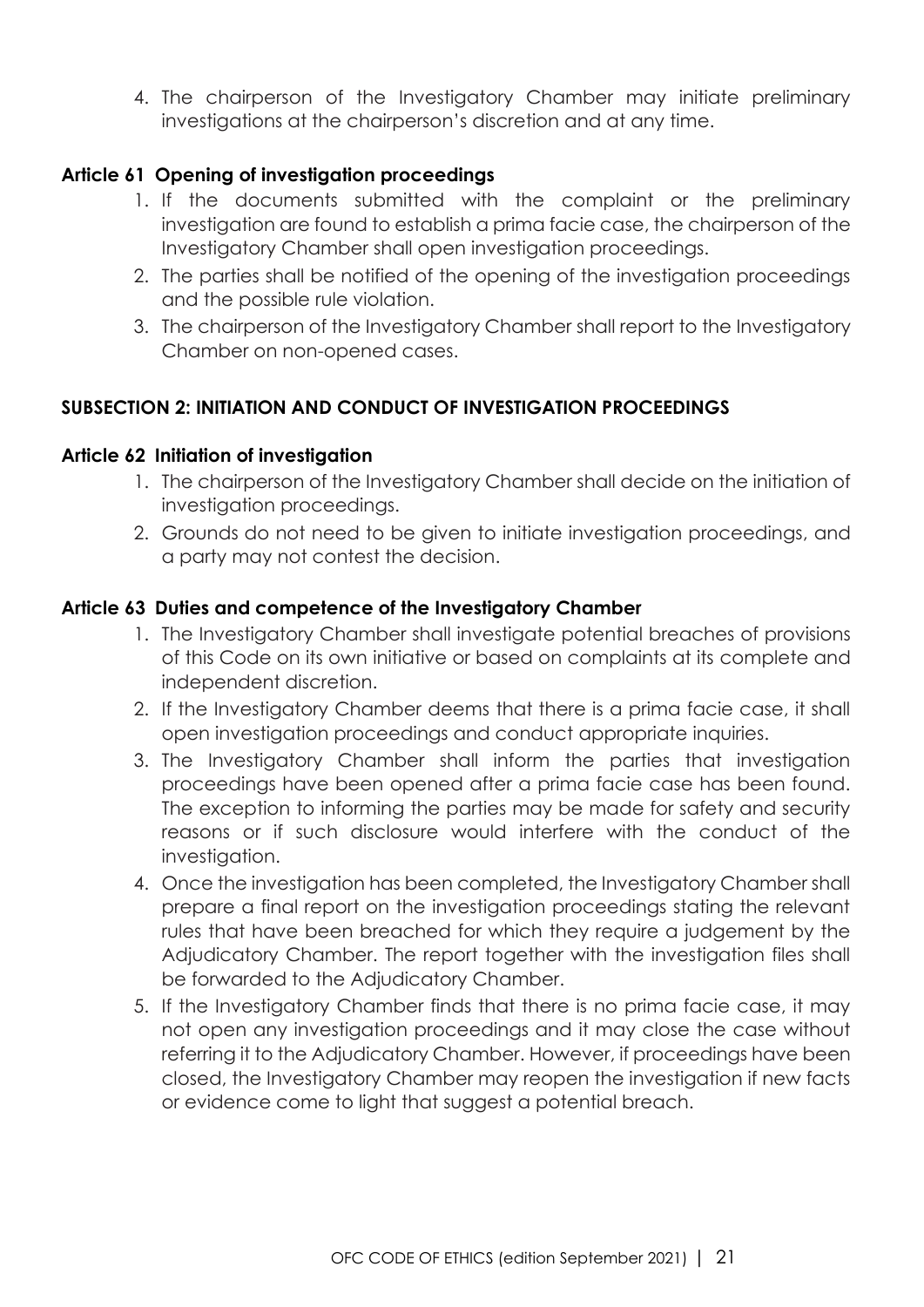# <span id="page-26-0"></span>**Article 64 Conduct of proceedings**

1. The chairperson of the Investigatory Chamber shall lead the investigation proceedings himself or herself as the Chief of the Investigation or shall assign this role to the deputy chairperson or a member of the Investigatory Chamber. This person shall be designated the Chief of the Investigation.

#### <span id="page-26-1"></span>**Article 65 Competences of the Chief of the Investigation**

- 1. With the assistance of the secretariat, the Chief of the Investigation shall investigate by means of written inquiries and written or oral questioning of the parties and witnesses. He or she may also undertake any further investigative measures relevant to the case; in particular, they may verify the authenticity of documents relevant to the investigation by procuring affidavits.
- 2. The Chief of the Investigation may require the parties to deliver documents, recordings, emails, messages or any form of evidence.
- 3. The Chief of the Investigation may ask the chairperson of the Investigatory Chamber to assign additional members of the Investigatory Chamber to conduct the investigation alongside him or her. If the chairperson is acting as Chief of the Investigation, the other members of the Investigation Chamber shall decide.
- 4. The Chief of the Investigation may, in complex cases, request the chairperson of the Investigatory Chamber to engage third parties, under the leadership of the Chief of the Investigation, with investigative duties. The inquiries to be made by such third parties must be clearly defined. If the chairperson is acting as Chief of the Investigation, the other members of the Investigation Chamber shall decide.
- 5. If the parties and the other Bound Persons fail to cooperate in establishing the facts of the case, the Chief of the Investigation may request the chairperson of the Investigatory Chamber to impose a warning, and in case of recurrence, to impose sanctions, including a ban on taking part in any football-related activity of up to thirty (30) days. If the chairperson is acting as the Chief of the Investigation, the other members of the Investigation Chamber shall decide.

# <span id="page-26-2"></span>**SUBSECTION 3: CONCLUSION OF INVESTIGATION PROCEEDINGS**

# <span id="page-26-3"></span>**Article 66 Conclusion of investigation proceedings**

If the Chief of the Investigation considers the investigation to be adequate, he or she shall inform the parties that the investigation proceedings have been concluded and that the final investigation report, together with the investigation files, shall be referred to the Adjudicatory Chamber.

# <span id="page-26-4"></span>**Article 67 Final report**

1. The final report shall contain all the facts and gathered evidence and mention the possible rule violation and a recommendation to the Adjudicatory Chamber for the sanctions.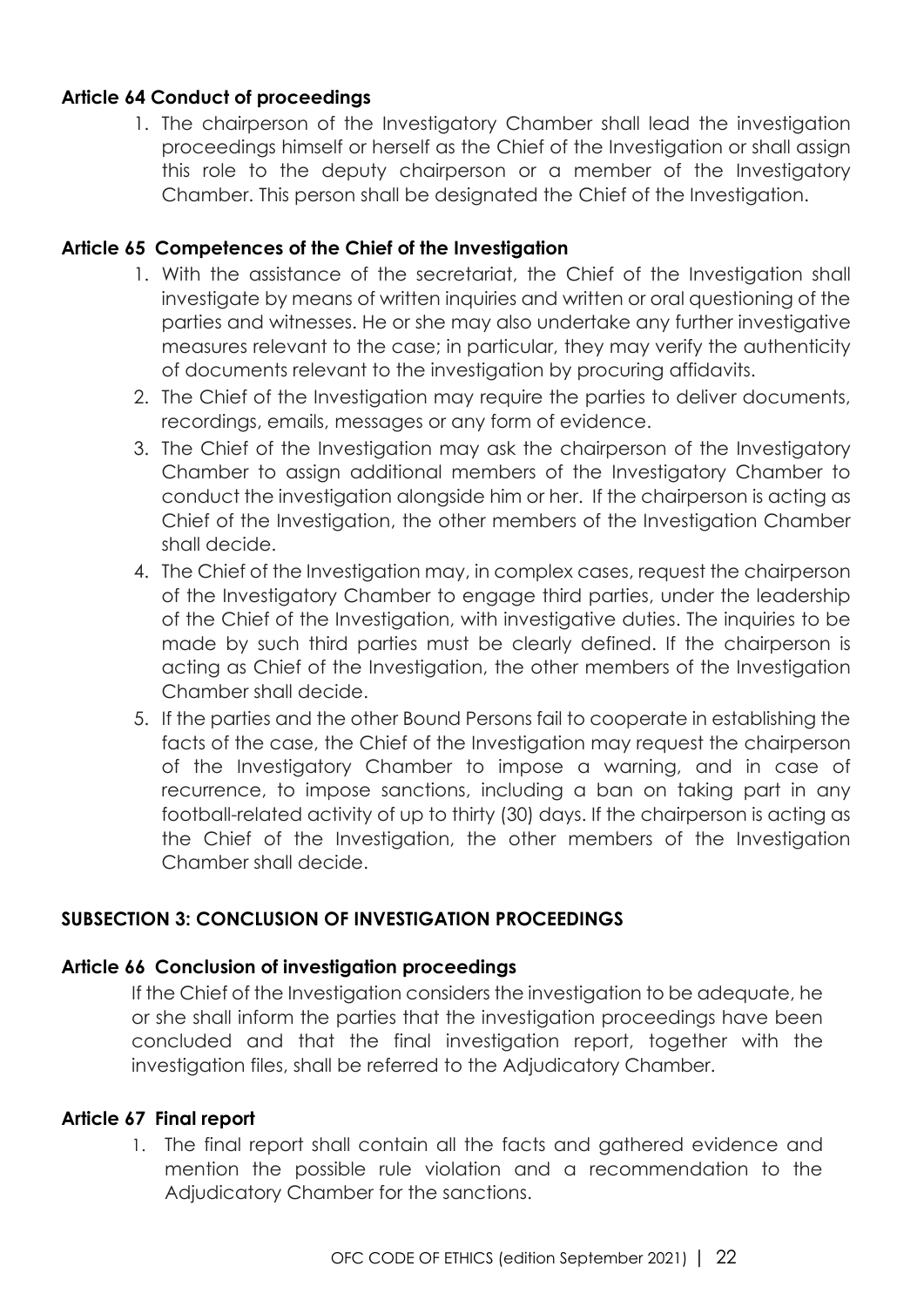2. The final report shall be signed by the chairperson of the Investigatory Chamber. If the chairperson did not act as the Chief of Investigation, the Chief of Investigation shall also sign the final report.

# <span id="page-27-0"></span>**Article 68 Plea bargain (application of a sanction by mutual consent)**

- 1. At any time during the investigation, but at the latest when the case is about to be decided by the Adjudicatory Chamber or before the hearing, the parties may enter into an agreement with the chairperson of the Investigatory Chamber for the application of a sanction by mutual consent.
- 2. Should the chairperson of the Adjudicatory Chamber consider that the agreement complies with this Code and the sanction settled is correctly applied, the agreement becomes immediately effective and the settled sanction becomes final and binding, and is not subject to any further appeal.
- 3. Should any monetary sanction provided by the plea agreement not be fully executed by the party concerned within fifteen (15) days of the date of the decision, the agreement is automatically revoked.
- 4. Should any social work provided by the plea agreement not be fully executed by the party concerned within the terms established within the agreement, the agreement is automatically revoked.
- 5. Whenever the plea agreement is revoked, the Adjudicatory Chamber shall decide the case within three (3) months that follow on the basis of the file, and no further plea agreement will be allowed between the parties concerned and the chairperson of the Investigatory Chamber.
- 6. No plea agreement shall be allowed concerning sanctions related to infringements of bribery and corruption (Article 22), misappropriation or misuse of assets and funds (Article 23), and integrity of matches and competitions (Article 27).

# <span id="page-27-1"></span>**SECTION 3: ADJUDICATORY PROCEEDINGS**

# <span id="page-27-2"></span>**SUBSECTION 1: INITIATION AND CONDUCT OF PROCEEDINGS**

# <span id="page-27-3"></span>**Article 69 Duties and competence of the Adjudicatory Chamber**

- 1. The chairperson of the Adjudicatory Chamber shall examine the final report and the investigation files with the assistance of the secretariat.
- 2. If the chairperson of the Adjudicatory Chamber deems that there is insufficient evidence to proceed, the chairperson may close the case and shall inform the party accordingly.
- 3. The chairperson of the Adjudicatory Chamber may at any time instruct the Investigatory Chamber to expand the investigation and/or add to the final report.
- 4. If the chairperson of the Adjudicatory Chamber decides to proceed with the adjudicatory proceedings, he or she shall request that the secretariat send a copy of the final report and the documents relied onto the parties concerned.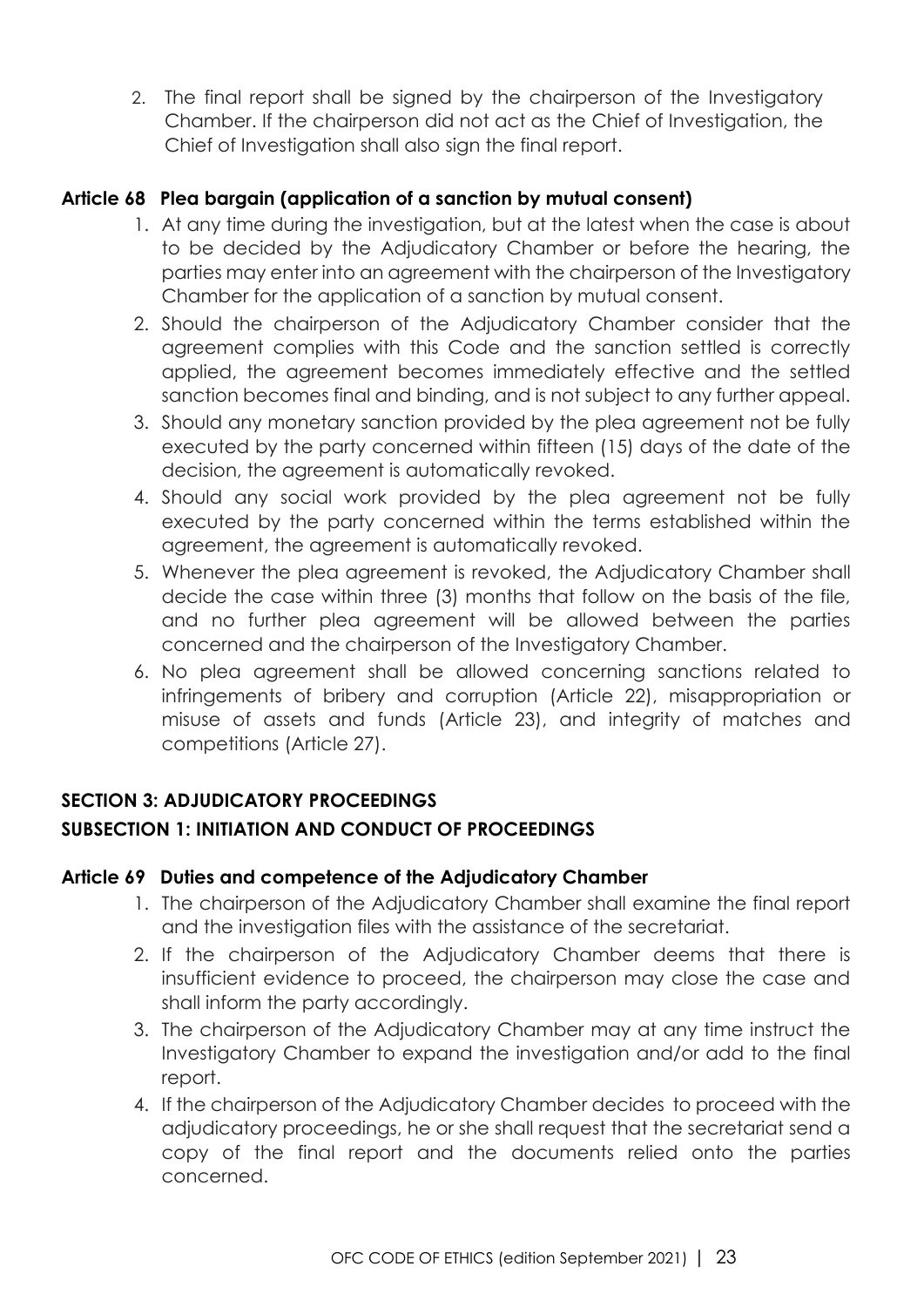5. As part of the adjudicatory process, the Adjudicatory Chamber may also rule on breaches of provisions of the OFC Disciplinary Code which concern morally or ethically incorrect conduct.

# <span id="page-28-0"></span>**Article 70 Jurisdiction of the chairperson of the Adjudicatory Chamber ruling alone**

- 1. The chairperson of the Adjudicatory Chamber may take decisions alone in cases related to breaches sanctioned only with monetary sanctions or when the sanctions to be imposed is a warning or a reprimand.
- 2. The chairperson of the adjudicatory Chamber is also responsible for ratifying the plea agreement entered into between the parties and the investigatory Chamber, where applicable.

# <span id="page-28-1"></span>**Article 71 Adjudicatory proceedings**

- 1. The chairperson of the Adjudicatory Chamber shall inform the parties concerned that the case shall be decided either on the basis of the report of the Investigatory Chamber together with the investigation files or, upon the request of any party concerned, of a hearing to be scheduled.
- 2. The chairperson of the Adjudicatory Chamber shall set a time limit for the parties to submit positions containing:
	- a. a statement of defence;
	- b. any defence of lack of jurisdiction;
	- c. any evidence and substantiated motions for the admission of evidence upon which the parties intend to rely;
	- d. a motivated request for a hearing, including the name(s) of any witnesses whom the parties intend to call. The parties shall submit a brief summary of the witnesses' expected testimony.
- 3. If there is no request for a hearing, the chairperson of the Adjudicatory Chamber shall inform the parties that the case shall be decided on the basis of the existing documents and submissions and shall establish a final deadline to file for their respective final requests.
- 4. Should a hearing be held, the secretariat of the Adjudicatory Chamber shall inform all the parties concerned and shall forward to them a procedural order, with the rules of the hearing, established by the chairperson of the Adjudicatory Chamber.
- 5. All the parties in the proceedings and their representatives, as well the representatives of the Investigatory Chamber are entitled to attend the hearing to discuss and submit orally their respective requests.

#### <span id="page-28-2"></span>**Article 72 Right to be heard**

Before the Adjudicatory Chamber issues any final decision, the parties are entitled to submit their position, to present evidence and to inspect evidence to be considered by the Adjudicatory Chamber in reaching its decision. These rights may be restricted in exceptional circumstances, such as when confidential matters need to be safeguarded, witnesses need to be protected or if it is required to establish the elements of the proceedings.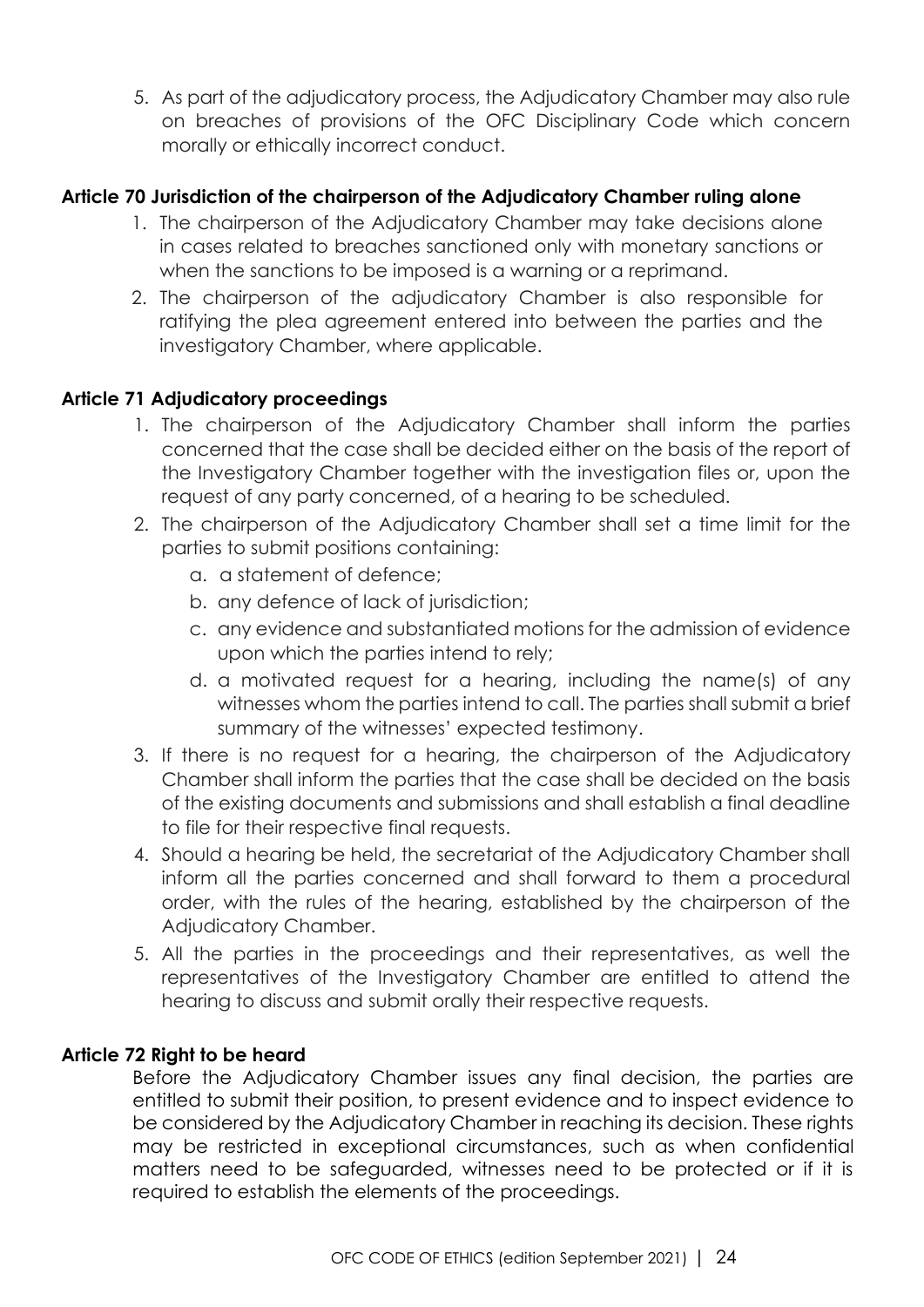# <span id="page-29-0"></span>**Article 73 Rejection of motions for the admission of evidence**

- 1. In accordance with Articles 47 and 48, the chairperson of the Adjudicatory Chamber may reject the substantiated motions for the admission of evidence submitted by the parties.
- 2. The parties shall be informed if their motion has been rejected, with a brief outline of the grounds for the decision. The rejection may not be contested.

#### <span id="page-29-1"></span>**Article 74 Further evidence**

- 1. The chairperson of the Adjudicatory Chamber may order additional evidence to be taken and witnesses to be summoned to the hearing. Evidence that has already been taken may be retaken if direct knowledge of the piece of evidence is deemed necessary for a decision to be taken.
- 2. The chairperson of the Adjudicatory Chamber shall inform the parties of the additional evidence and witnesses.

# <span id="page-29-2"></span>**SUBSECTION 2: COMPOSITION, ORAL STATEMENTS**

#### <span id="page-29-3"></span>**Article 75 Composition of the chamber**

- 1. The chamber's decisions shall be deemed to be legally valid if at least three members have considered the matter.
- 2.In accordance with Article 31, the chairperson of the Disciplinary and Ethics Committee shall decide the composition and the number of members in the Adjudicatory Chamber and shall provide them the relevant files. The parties shall be informed of the composition of the chamber.

#### <span id="page-29-4"></span>**Article 76 Oral statements, procedure**

- 1. The chairperson of the Adjudicatory Chamber may make a direction as to the form of participation by counsel, parties, witnesses, and other persons at any hearing conducted pursuant to this Code, by:
	- a. dispensing with any requirement for a person to be physically present in the hearing and make provision for an alternative means of complying with any such requirement; and
	- b. directing particular methods of attendance at, and participation in, a hearing (for example, in person, by telephone, or by audio-visual link) that will be permitted, required, or excused; and
	- c. directing where and how any person attending or participating in a hearing in person must conduct themselves in respect of their physical proximity to other persons in attendance; and
	- d. requiring any person attending or participating in a hearing in person to be attired in a particular manner.
- 2. Hearings shall be not open to the public.
- 3. Misconduct by the party that took place after the submission of the final report may be addressed by the Investigatory Chamber during its closing statement. In this sense, the Investigatory Chamber may present the relevant facts and evidence, mention the possible rule violation and submit a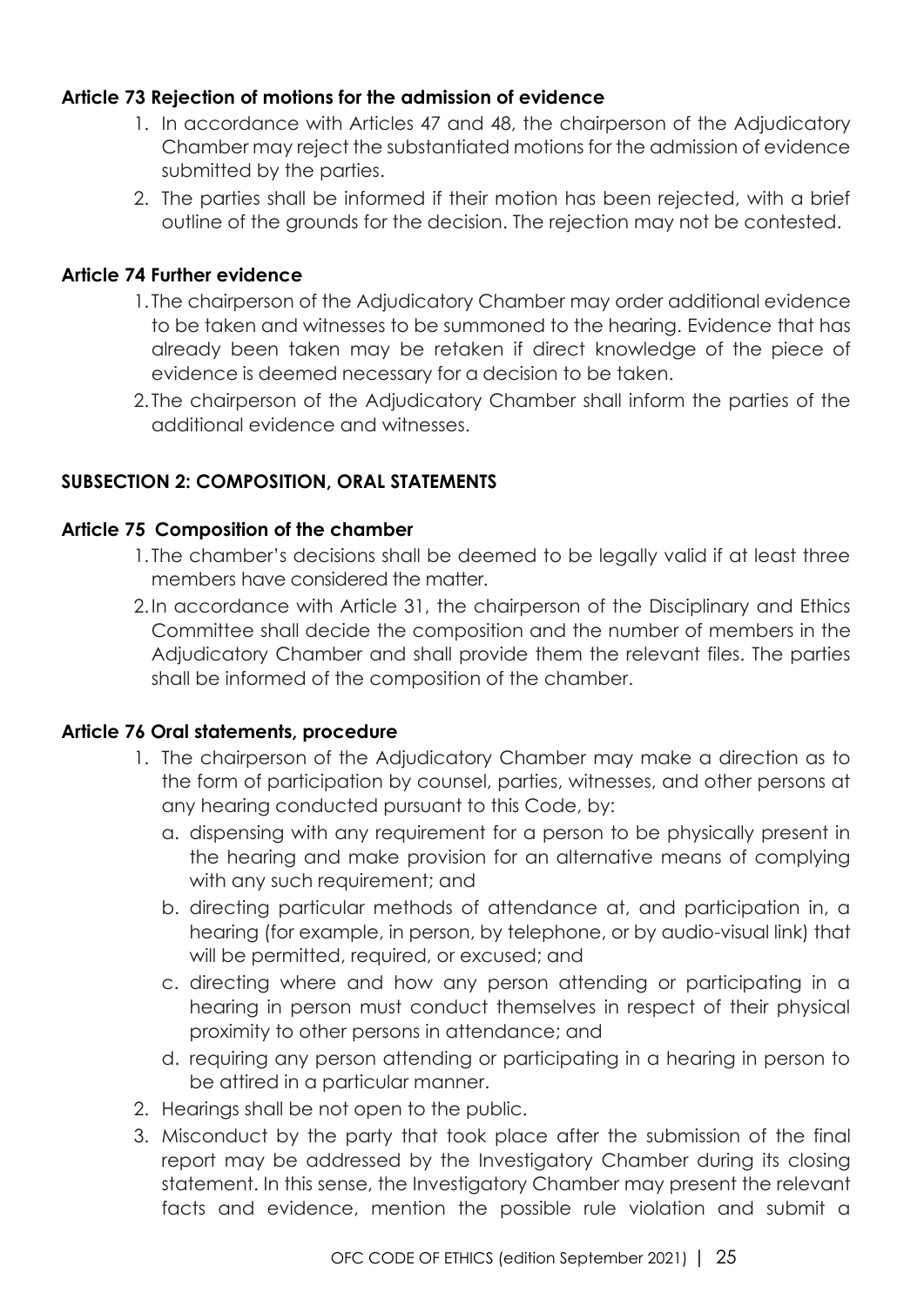recommendation to the Adjudicatory Chamber on the appropriate measures. The party shall have the right to respond to these new charges during the hearing. In the absence of a hearing, the Investigatory Chamber may submit its recommendation within two days after the party´s position, who will have then the right to reply in written form in compliance with the deadline granted by the Adjudicatory Chamber.

- 4. The Investigatory Chamber may a have lawyer to present the case during any hearing.
- 5. A hearing may be recorded. Upon request, the recording of the hearing may be shared with the parties.
- 6. The chairperson of the Adjudicatory Chamber shall conduct the hearing and decide on the sequence of statements.
- 7. It is the responsibility of the parties to ensure the appearance of the witnesses requested by them and to pay all costs and expenses associated with their appearance.
- 8. The chairperson of the Adjudicatory Chamber shall allow the person against whom proceedings are being conducted a final opportunity to speak.

# <span id="page-30-0"></span>**SUBSECTION 3: DELIBERATIONS AND DECISIONS**

# <span id="page-30-1"></span>**Article 77 Deliberations**

- 1. After the hearing, the Adjudicatory Chamber shall withdraw to deliberate on its decision in private.
- 2. If there is no hearing, the chairperson shall schedule the deliberations. The parties shall be informed to this effect.
- 3. If circumstances permit, the deliberations and decision-taking may be conducted via telephone conference, video conference or any other similar method.
- 4. The chairperson of the Adjudicatory Chamber shall decide in which order the various questions will be submitted for deliberation.
- 5. The members present shall express their opinions in the order set out by the chairperson of the Adjudicatory Chamber, who always speaks last.
- 6. The secretary shall be present during the deliberation and has consultative powers.

# <span id="page-30-2"></span>**Article 78 Taking the decision**

- 1. Decisions shall be taken by the majority of the members of the Adjudicatory Chamber.
- 2. Every member present shall vote.
- 3. In the event of a tied vote, the chairperson of the Adjudicatory Chamber shall have the casting vote.
- 4. The Adjudicatory Chamber may reserve its decision.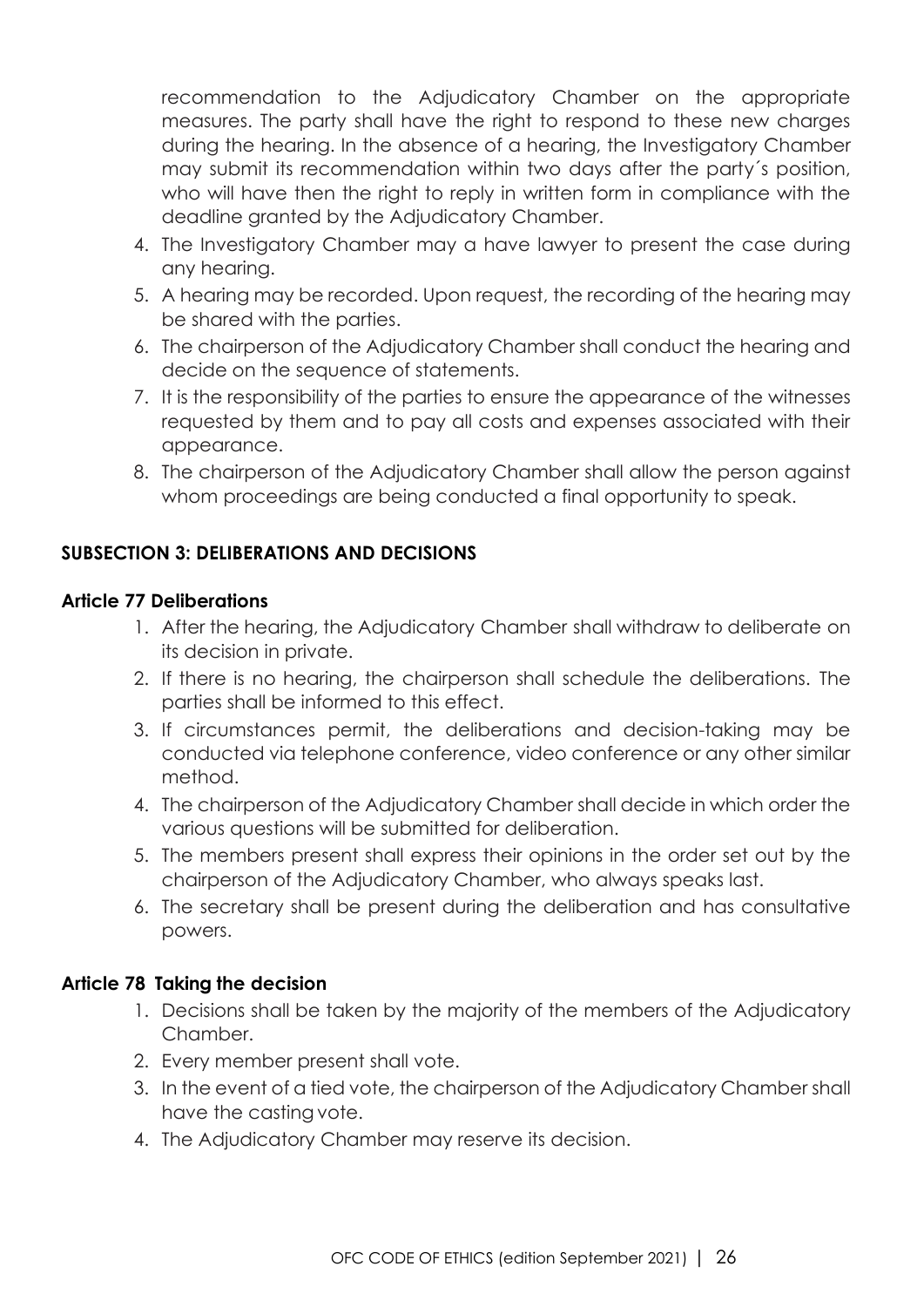# <span id="page-31-0"></span>**Article 79 Grounds for decision**

- 1. The Adjudicatory Chamber may decide not to communicate the grounds of a decision and instead communicate only the terms of the decision. At the same time, the parties shall be informed that they have ten days from receipt of the terms of the decision to request, in writing, the grounds of the decision, and that failure to do so will result in the decision becoming final and binding.
- 2.If a party requests the grounds of a decision, the reasoned decision shall be communicated to the parties in full, written form within two (2) months. The time limit to lodge an appeal, where applicable, begins upon receipt of the full written decision.

# <span id="page-31-1"></span>**Article 80 Decision with grounds**

- 1. The full written decision shall contain:
	- a. the composition of the committee;
	- b. the names of the parties;
	- c. the date of the decision;
	- d. a summary of the facts;
	- e. the grounds of the decision;
	- f. the provisions of the Code on which the decision was based;
	- g. the terms of the decision;
	- h. notice of the channels for appeal.
- 2. The decisions shall be signed by the chairperson of the Adjudicatory Chamber.
- 3. A party may, not later than forty-five (45) days following the notification of the decision, apply to the Adjudicatory Chamber for the interpretation of the decision, if the operative part of the decision is unclear, incomplete, ambiguous, if its components are self-contradictory or contrary to the reasons, or if the decision contains clerical mistakes or mathematical miscalculations.

#### <span id="page-31-2"></span>**Article 81 Enforcement of decisions**

It is the responsibility of the Member Associations, as well as of the relevant Bound Persons, to make sure that the decisions taken and notified by the Disciplinary and Ethics Committee are properly implemented, as required by the OFC Statutes.

# <span id="page-31-3"></span>**SECTION 4: APPEAL AND REVIEW**

#### <span id="page-31-4"></span>**Article 82 Appeal**

1. Unless this Code stipulates that the decisions of the Adjudicatory Chamber and the chairperson of the Adjudicatory Chamber may not be contested, an appeal may be lodged by the party concerned, having a legally protected interest justifying amendment or cancellation of the decision, to the Appeal Committee against any decision, except for decisions in which the sanction pronounced is: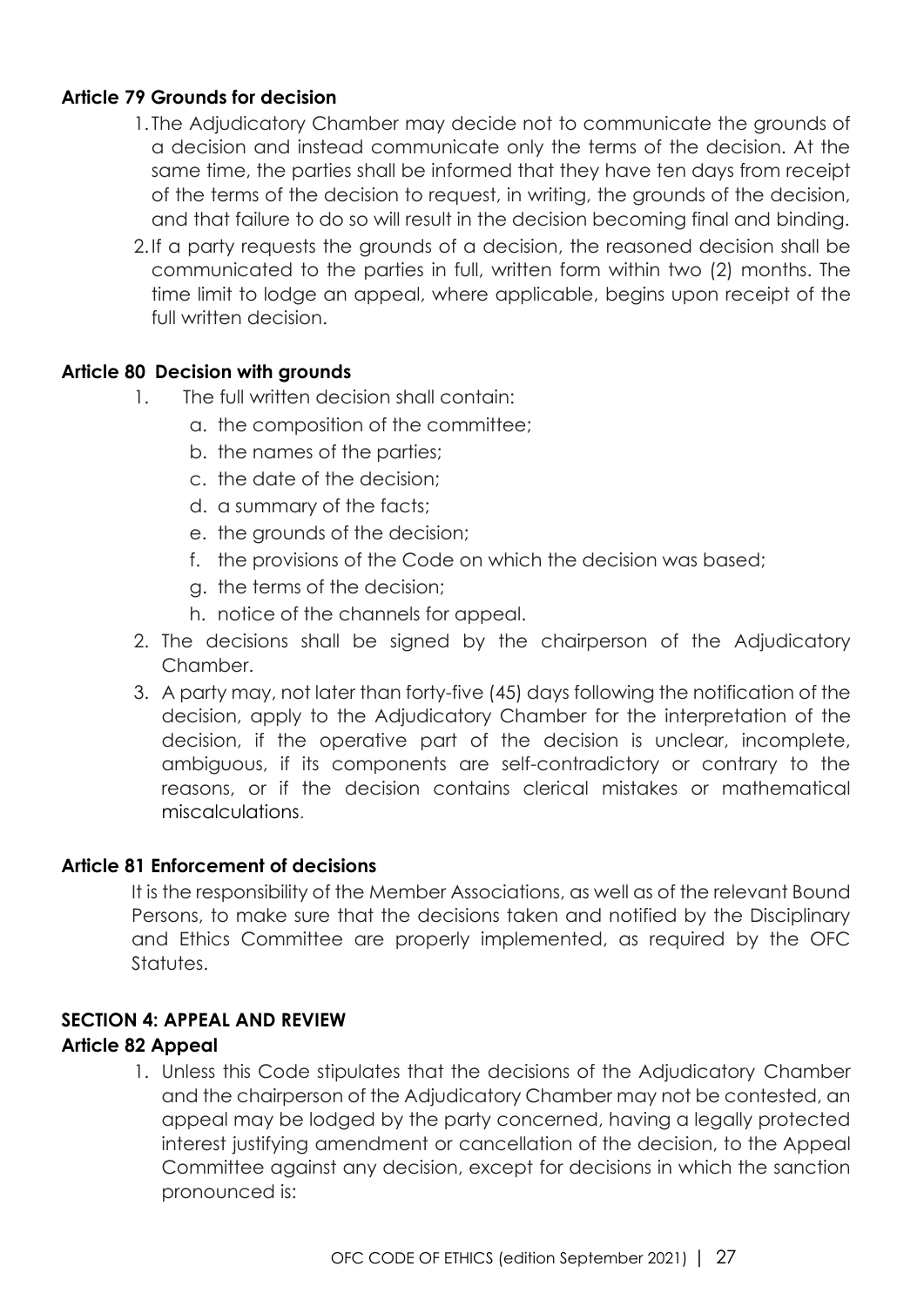- a. a warning;
- b. a reprimand;
- c. a match suspension for less than three (3) matches or of up to three (3) months;
- d. a ban of up to three (3) months;
- e. a fine of less than NZ\$ 5000.
- 5. A decision may also be appealed by the Chief of the Investigation or OFC.
- 6. Further provisions relating to lodging an appeal and proceedings before the Appeal Committee are set out in the OFC Disciplinary Code Article 128 and following.
- 7. Decisions of the Disciplinary and Ethics Committee on the costs of the proceedings are final and may not be appealed.

# <span id="page-32-0"></span>**Article 83 Court of Arbitration for Sport**

- 1.Decisions taken by the Appeal Committee are final, subject to appeals lodged with the Court of Arbitration for Sport (CAS) in accordance with the relevant provisions of the OFC Statutes.
- 2. The Appeal Committee decisions may also be appealed at CAS by the Chief of the Investigation or OFC.

# <span id="page-32-1"></span>**Article 84 Review**

- 1. The Investigatory Chamber of the Disciplinary and Ethics Committee may reopen a case that has been closed following a legally binding decision if a party discovers significant new facts or proof that, despite the investigation, could not have been produced sooner and would have resulted in a more favourable decision.
- 2.A request for review shall be made by the party concerned within ten (10) days of discovering the reasons for review, or it will not be considered.
- 3. The limitation period for submitting a request for review is one (1) year after the enforcement of the decision.

# <span id="page-32-2"></span>**SECTION 5: PROVISIONAL MEASURES**

#### <span id="page-32-3"></span>**Article 85 Conditions and jurisdiction**

1.At any time during the investigation, the chairperson of the Investigatory Chamber or the Chief of investigation may take provisional measures (e.g. provisional sanctions) if a breach of the Code of Ethics appears to have been committed and a decision on the main issue may not be taken early enough. The chairperson of the Investigatory Chamber or the Chief of investigation may also issue provisional measures for preventing interference with the investigation proceedings.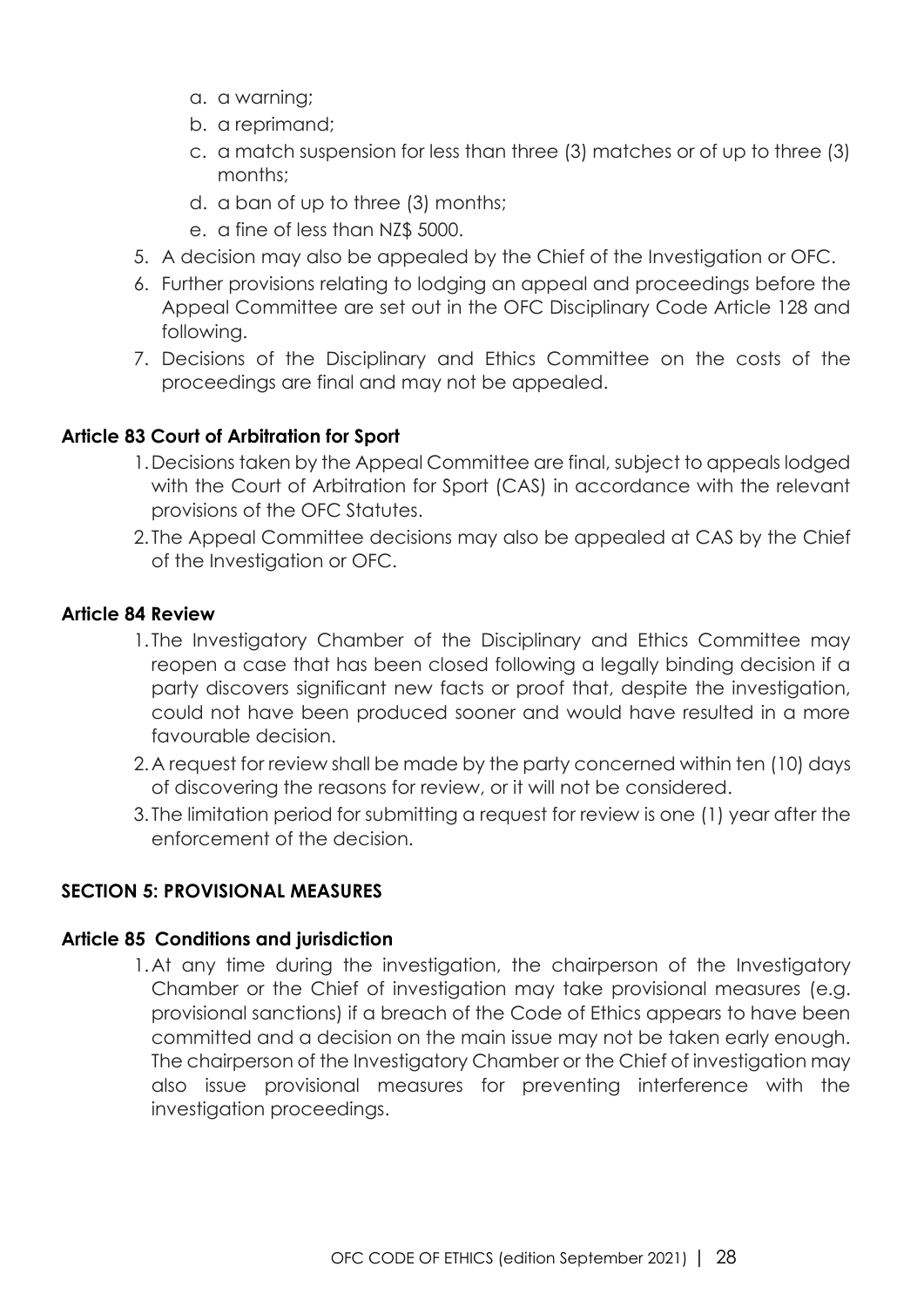#### <span id="page-33-0"></span>**Article 87 Duration days. In exceptional circumstances, the provisional sanctions may be extended for another period not exceeding 100 days.**

1. The duration of provisional sanctions shall be taken into account in the final decision.

# <span id="page-33-1"></span>**Article 88 Appeal against provisional measures**

- 1.Any appeal against a decision regarding provisional measures shall be addressed to the chairperson of the Appeal Committee.
- 2. The time limit for lodging an appeal is two (2) days, commencing from the notification of the decision.
- 3. The petition of appeal shall be sent directly to the Secretariat of the OFC Appeal Committee by email within the same time limit.
- 4.An appeal shall not have a suspensive effect.
- 5. Further provisions on lodging an appeal and proceedings before the Appeal Committee are set out in the OFC Disciplinary Code in Article 128 and following.

# **IV. FINAL PROVISIONS**

# <span id="page-33-3"></span><span id="page-33-2"></span>**Article 89 Official languages**

- 1. This Code exists in the two (2) official languages of OFC (English and French).
- 2.In the event of any discrepancy between the two (2) texts, the English version shall be authoritative.

#### <span id="page-33-4"></span>**Article 90 Adoption and enforcement**

- 1. The OFC Executive Committee adopted this Code of Ethics on 22nd September 2021, and the Code comes into force with immediate effect.
- 2. The procedural rules enacted in this Code shall come into force immediately and apply to all proceedings for which the Adjudicatory Chamber have not been formally opened on the date stipulated under paragraph 1 of this Article.

Lambert Maltock **Franck Castillo** 

OFC President: OFC General Secretary: